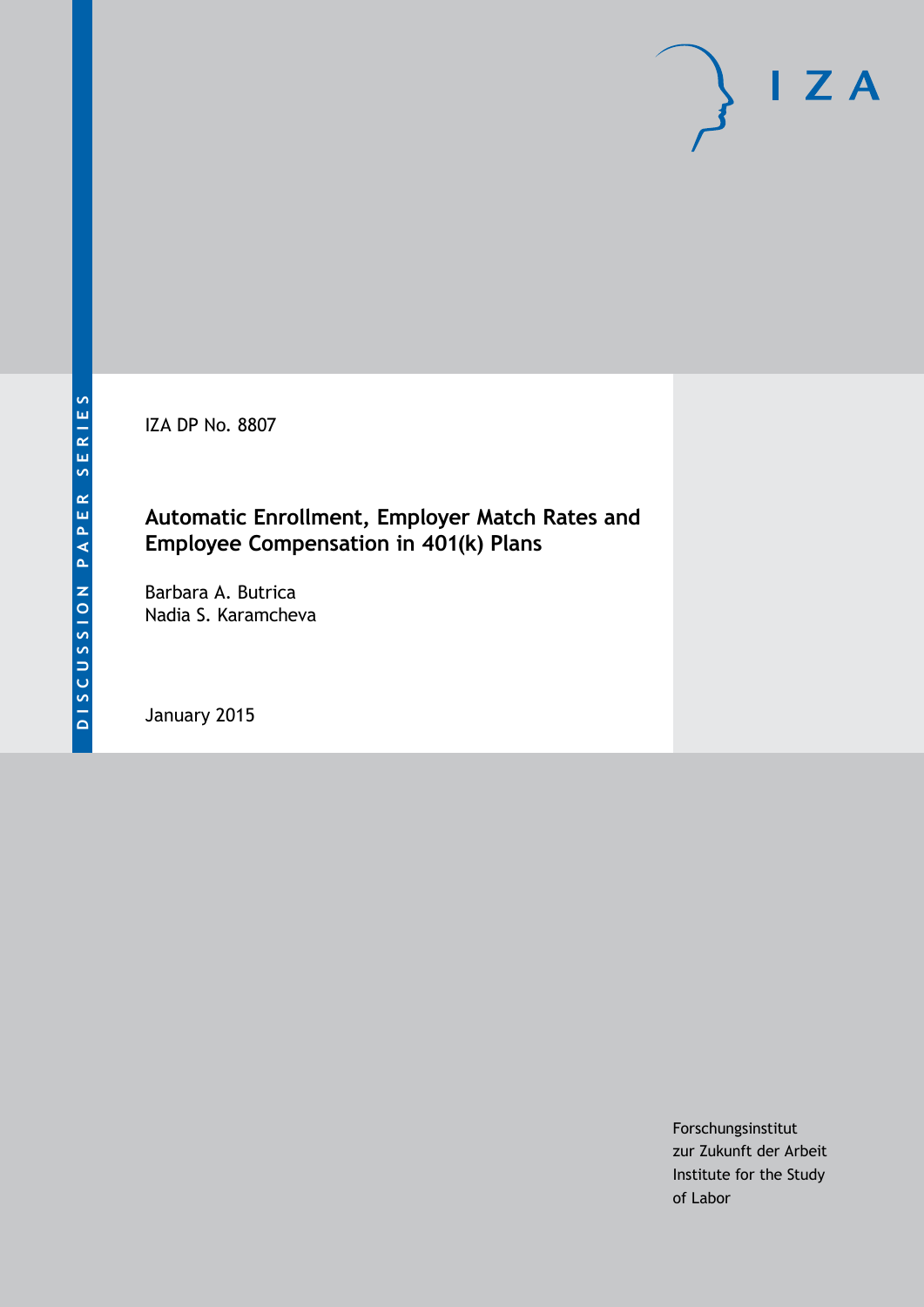# **Automatic Enrollment, Employer Match Rates and Employee Compensation in 401(k) Plans**

**Barbara A. Butrica**

*Urban Institute*

### **Nadia S. Karamcheva**

*Urban Institute and IZA*

Discussion Paper No. 8807 January 2015

IZA

P.O. Box 7240 53072 Bonn **Germany** 

Phone: +49-228-3894-0 Fax: +49-228-3894-180 E-mail: [iza@iza.org](mailto:iza@iza.org)

Any opinions expressed here are those of the author(s) and not those of IZA. Research published in this series may include views on policy, but the institute itself takes no institutional policy positions. The IZA research network is committed to the IZA Guiding Principles of Research Integrity.

The Institute for the Study of Labor (IZA) in Bonn is a local and virtual international research center and a place of communication between science, politics and business. IZA is an independent nonprofit organization supported by Deutsche Post Foundation. The center is associated with the University of Bonn and offers a stimulating research environment through its international network, workshops and conferences, data service, project support, research visits and doctoral program. IZA engages in (i) original and internationally competitive research in all fields of labor economics, (ii) development of policy concepts, and (iii) dissemination of research results and concepts to the interested public.

<span id="page-1-0"></span>IZA Discussion Papers often represent preliminary work and are circulated to encourage discussion. Citation of such a paper should account for its provisional character. A revised version may be available directly from the author.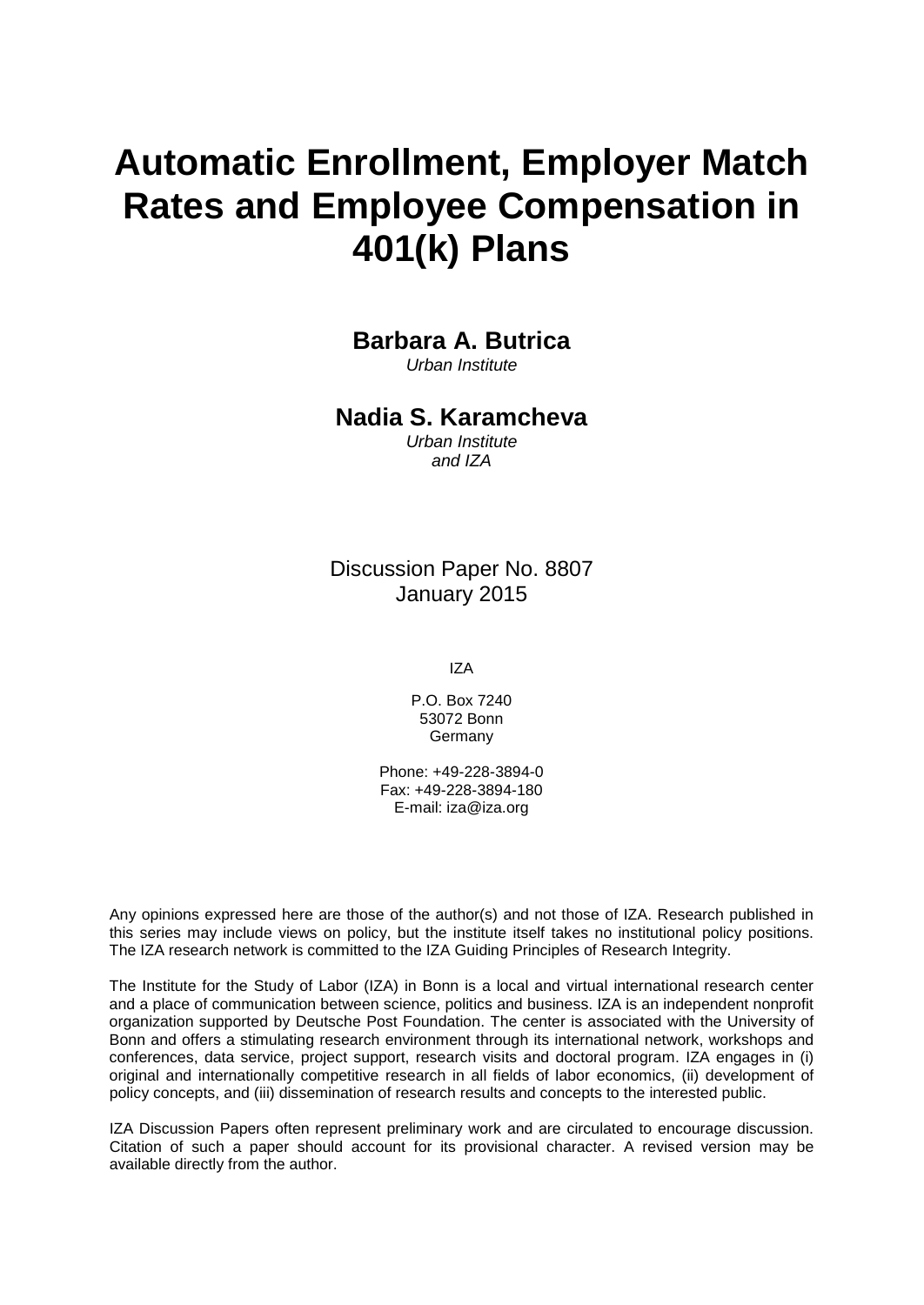IZA Discussion Paper No. 8807 January 2015

# **ABSTRACT**

## **Automatic Enrollment, Employer Match Rates and Employee Compensation in 401(k) Plans[\\*](#page-1-0)**

This study uses restricted-access employer-level microdata from the National Compensation Survey to examine the relationship between automatic enrollment and employee compensation. By boosting plan participation, automatic enrollment has the potential to increase employer defined contribution plan costs as previously unenrolled workers receive matching contributions. Using cross-sectional variation in employer compensation costs and the automatic enrollment provision within firms sponsoring DC plans, we examine differences in compensation between those with and without the provision. A significant negative correlation exists between the generosity of the employer match structure and the automatic enrollment provision. However, we find no evidence that total compensation costs or DC costs differ between firms with and without automatic enrollment, and no evidence that DC costs crowd out other forms of compensation.

JEL Classification: J26, J31, J32

Keywords: automatic enrollment, defined contribution plan costs, employer match generosity, employee wage and non-wage compensation, firm behavior

Corresponding author:

Nadia Karamcheva Urban Institute 2100 M St. NW Washington, DC 20037 USA E-mail: [karamche@bc.edu](mailto:karamche@bc.edu)

The research reported herein was pursuant to a grant from the U.S. Social Security Administration (SSA), funded as part of the Retirement Research Consortium (RRC). It was conducted with restricted access to Bureau of Labor Statistics (BLS) data. The findings and conclusions expressed are solely those of the authors and do not represent the views of SSA, BLS, any agency of the federal government, the RRC, the Urban Institute, its board, or its funders. The authors would like to thank Keenan Dworak-Fisher for valuable comments and for his instrumental help in gaining access to and using the data source; as well as Richard Johnson and participants at research seminars at the Urban Institute, the Bureau of Labor Statistics, the Netspar International Pension Workshop, and the 2015 Annual AEA Meeting, for helpful suggestions. All mistakes are our own.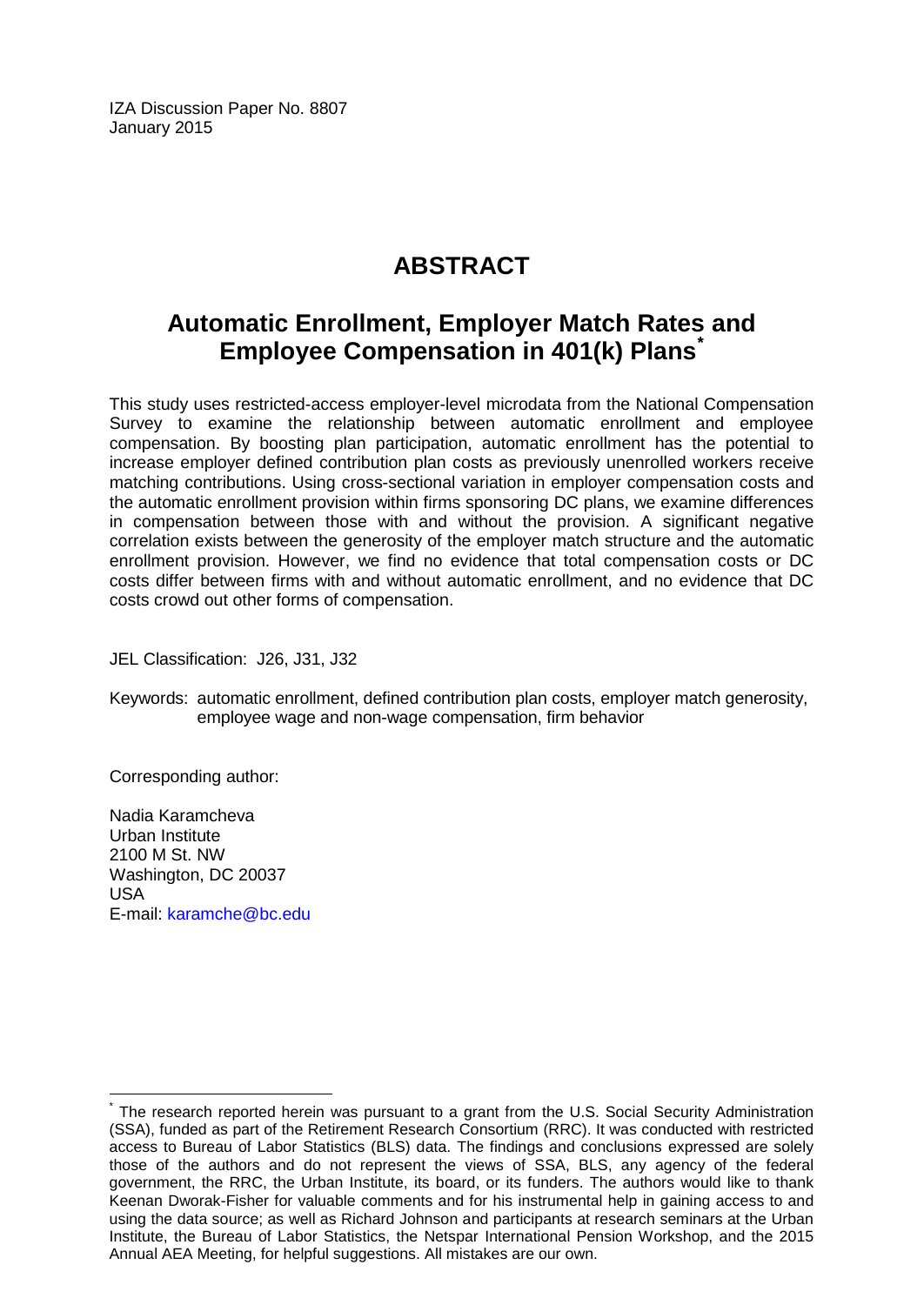#### 1 Introduction

The dramatic rise of employer-sponsored defined contribution (DC) plans in the United States has been accompanied by an increasing concern about the retirement security that DC plans will provide. While the majority of workers participate if offered a plan, a considerable portion, particularly low-earners, fail to sign  $up<sup>1</sup>$  Moreover, contribution rates among participants are relatively low and many workers do not contribute enough to take full advantage of their employer's match.<sup>2</sup>

To tackle inertia in participation, employers are increasingly automatically enrolling new employees while allowing them to opt out. Some research suggests that the popularity of the provision increased after the passage of the Pension Protection Act (PPA) of 2006, which removed many of the legal barriers to automatically enrolling eligible employees into DC plans (Engelhardt [\(2011\)](#page-15-0)). A number of studies have documented significant increases in retirement plan participation rates within firms that instituted automatic enrollment (Beshears et al. [\(2010\)](#page-14-0); Choi et al. [\(2002\)](#page-15-1), [\(2004\)](#page-15-2); Madrian and Shea [\(2001\)](#page-15-3)). Yet, we do not have a good sense of how the increase in participation rates is accommodated by the labor market.

According to standard economic theory, profit maximizing employers operate at the point where the marginal product of labor equals the marginal cost. Since a common way for firms to encourage workers to participate and contribute to retirement plans is to match some percentage or dollar amount of their contributions (Choi et al. [\(2002\)](#page-15-1)), automatic enrollment likely increases employer costs as previously unenrolled workers begin receiving matching retirement plan contributions when they are automatically enrolled, all else equal.

To restore equilibrium and offset the extra costs associated with automatic enrollment, employers could adjust the other components of their  $401(k)$  plans or any of the other components in their compensation packages. However, if automatic enrollment increases productivity, either directly by affecting the production function and resulting in a positive marginal revenue or cost savings or indirectly by increasing the marginal product of labor, then some of the gains might be passed to employees in the form of higher employee compensation. Thus, productivity gains resulting from the automatic enrollment provision could also result in an equilibrium where opt-out  $401(k)$  packages are associated with higher total compensation costs compared with those with an opt-in  $401(k)$  mechanism. Moreover, the change in total compensation need not affect all components of compensation the same way. Changes in total compensation might translate into changes in wages, health or other benefits, or specific components of the defined contribution pension plans, such as the generosity of the plan match structure.

In this paper we offer cross-sectional evidence on the ways in which compensation packages for workers with  $401(k)$  plans differ for those with and without automatic enrollment. To the best of our knowledge, this is the first paper to address this question. In addition, we use a nationally representative dataset of employers, which provides us with information not only on the specific characteristics of the defined contribution plans offered, such as match generosity and the automatic enrollment provision, but also includes information on the full set of items comprising the total compensation package. We use restricted-access microdata from the National Compensation Survey (NCS), which does not suffer from the measurement and misreporting errors on employee benefits that are commonly observed in household surveys (Gustman and Steinmeier [\(2004\)](#page-15-4)).

Our results confirm previous findings that plans with automatic enrollment have, on average, higher participation rates. However, we find no evidence that total compensation costs differ significantly between firms with and without automatic enrollment. In addition, we find no evidence that employers with opt-out  $401(k)$ s have defined contribution costs that are any different from employers with opt-in  $401(k)$ s, or any evidence of a crowding-out effect between defined contribution costs and other forms of compensation as a result of automatic enrollment. Finally, we do find that plans with automatic enrollment offer match rates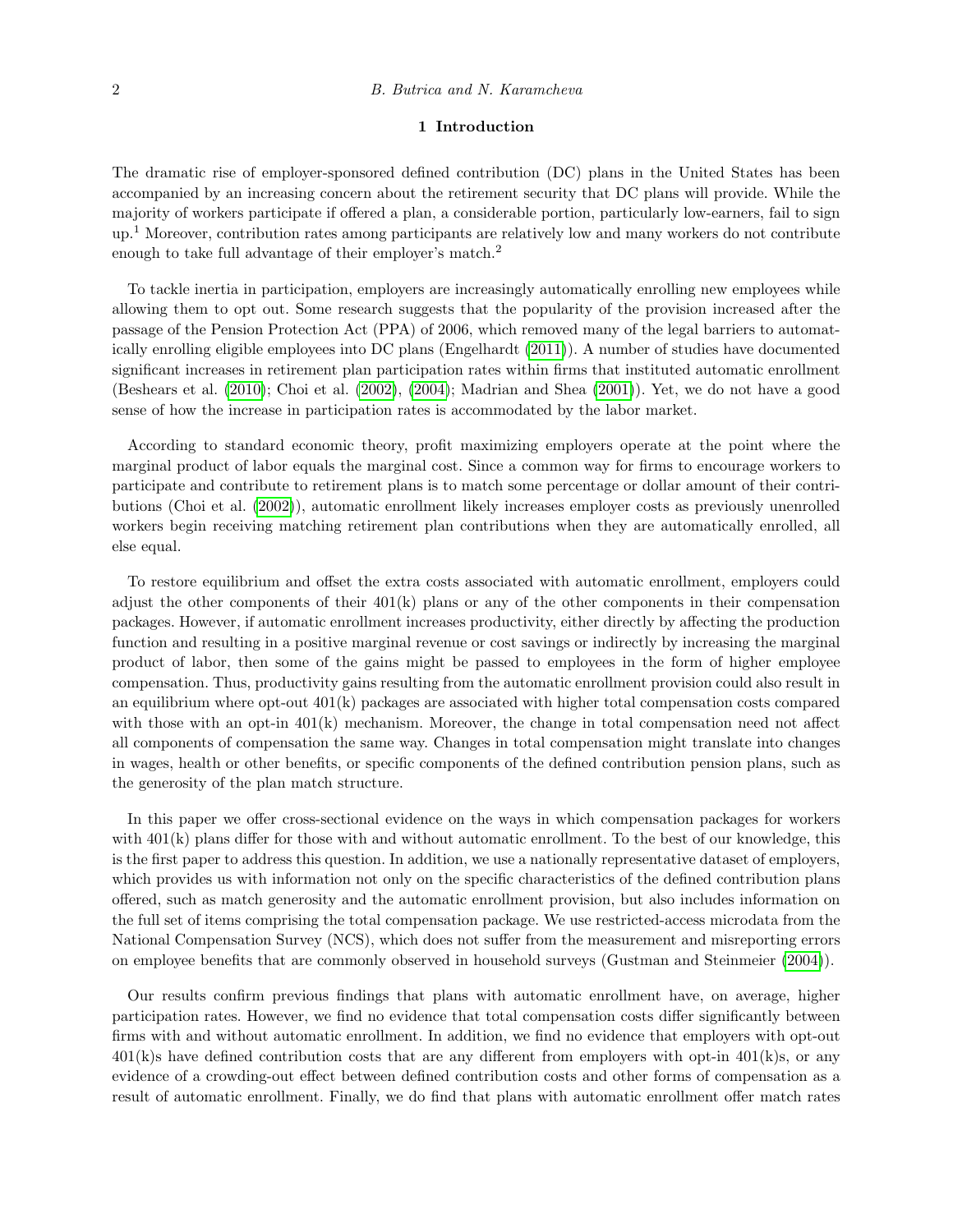that are on average 0.38 percentage points or 11 percent lower than those without automatic enrollment, even when we control for other characteristics. Given the average wage, participation, and match rates of the plans in our sample, this translates into a savings of roughly 7 cents per labor hour, which almost completely offsets the additional costs of 6.5 cents resulting from higher participations rates in automatic enrollment plans.

The paper is organized as follows. In Section 2 we provide background information on DC plans and automatic enrollment. Section 3 describes the data. Section 4 presents descriptive statistics. Section 5 explains our empirical strategy and discusses the results. Sections 6 and 7 provide discussion and conclusion.

#### 2 Background

The pension landscape in the United States has been gradually shifting as employers move away from offering their employees defined benefit (DB) pension plans towards offering them DC plans. The rise in DC plans has introduced issues not typically present in DB pensions, such as voluntary participation. In DB pensions, employees are usually automatically enrolled and typically cannot opt out. Although slowly changing, in most DC plans employees must elect to participate. As a result, participation rates among private wage and salary workers in 2012 who were offered an employer retirement plan were 89 percent in DB pensions but only 70 percent in DC plans (U.S. Bureau of Labor Statistics 2012b).<sup>3</sup>

Those employees who are offered plans yet choose not to participate are most concerning to policymakers. Not only are these workers not taking advantage of tax-deferred opportunities to save for retirement, but many are giving money away by not taking advantage of their employer's matching contributions. Recognizing the capacity for automatic enrollment to increase participation in DC plans and thereby increase retirement savings, the U.S. Treasury Department authorized employers' adoption of autoenrollment in 1998 for new hires and again in 2000 for previously hired employees not already participating in their employer's plan (Choi et al. [\(2004\)](#page-15-2)).

Employers are also concerned about employees who do not enroll in  $401(k)s$ , in part because these employees jeopardize the company's performance on nondiscrimination tests – rules forbidding employers from providing benefits exclusively to highly paid employees. By increasing participation among non-highly compensated employees (NHCEs), automatic enrollment makes it possible for employers to raise or eliminate contribution limits on highly compensated employees (HCEs) – effectively increasing their pension benefits.<sup>4</sup> In fact, one-fifth of plan sponsors said that improving nondiscrimination test results was their primary motivation for offering automatic enrollment (Sandler, Cole and Green,  $(2011)$ ).<sup>5</sup>

Automatic enrollment (also known as "negative election" or an opt-out mechanism) is a 401(k) plan feature in which elective employee deferrals begin without requiring the employee to submit a request to join the plan. When automatic enrollment is present, employees who do not select a contribution amount have a predetermined percentage of their pay deferred as soon as they become eligible for the plan. If employees do not want to participate, they must actively request to be excluded from the plan.

Several studies and anecdotal accounts suggest that automatic enrollment has succeeded in dramatically increasing 401(k) participation (Beshears et al., [\(2010\)](#page-14-0); Choi et al. [\(2002\)](#page-15-1), [\(2004\)](#page-15-2); Madrian and Shea [\(2001\)](#page-15-3)). Madrian and Shea  $(2001)$ , for example, document a 48 percentage point increase in  $401(k)$  participation among newly hired employees and an 11 percentage point increase in participation overall at one large U.S. company 15 months after the adoption of automatic enrollment. The authors also note that automatic enrollment has been particularly successful at increasing 401(k) participation among employees least likely to participate in retirement savings plans, namely those who are young, lower-paid, black, or Hispanic.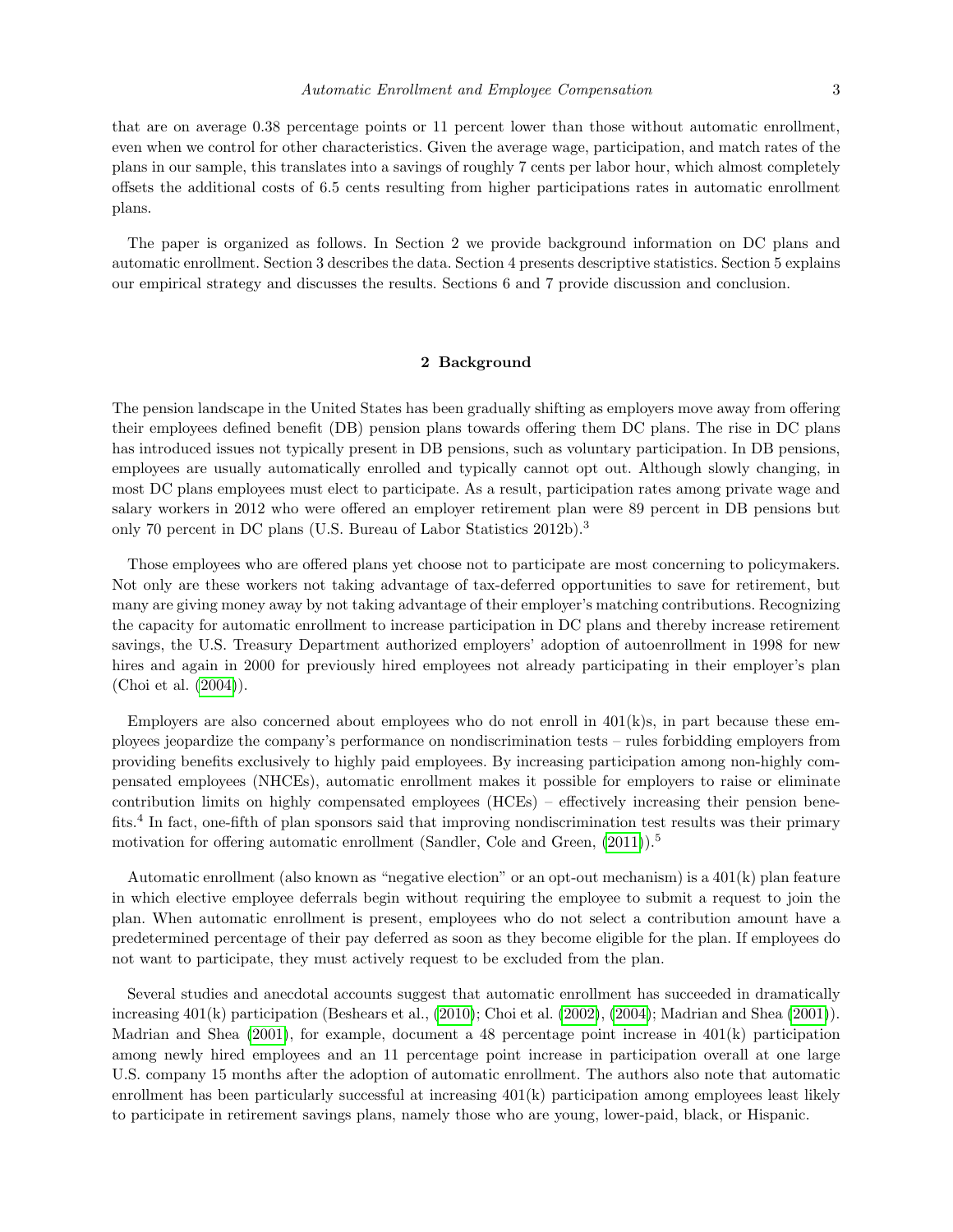Various sources point to the increasing popularity of automatic enrollment plans since the passage of the PPA.<sup>6</sup> A number of cost, fiduciary, and tax incentives in the PPA have been identified as likely drivers behind employers' increased willingness to adopt various automatic provisions, including automatic enrollment, in their  $401(k)$  plans.<sup>7</sup>

#### 2.1 The Costs of Automatic Enrollment

Some studies have observed that instituting automatic enrollment might indeed be associated with higher costs. A 2001 Vanguard report outlining the benefits and costs of adopting automatic enrollment noted that the largest expense related to autoenrollment is the money needed to fund any employer match for new enrollees (Andersen et al. [\(2001\)](#page-14-1)). The same report noted that aside from the extra costs of an employer match, firms adopting automatic enrollment are likely to incur additional costs associated with maintaining and servicing a large number of small accounts – especially if autoenrollment is extended to all eligible employees (Andersen et al. [\(2001\)](#page-14-1)). A recent survey found among plans that reported being unlikely to adopt autoenrollment, 73 percent cited the increased cost of the employer match as a primary barrier (Hess and Xu [\(2011\)](#page-15-6)). Sure enough, the majority of plans that automatically enroll employees do this only for new hires. According to the PSCA survey, 82 percent of plans reported that autoenrollment was used only for new hires (PSCA [\(2011\)](#page-15-7)). There is some evidence that employers are reluctant to backsweep existing nonparticipants because of the desire to minimize employer match contributions and other plan-related costs (Andersen et al. [\(2001\)](#page-14-1)). At the very least, this evidence suggests that because firms are profit maximizers most will not passively accept the higher employee compensation costs that may be associated with automatically enrolling workers.

We can think of the effects of automatic enrollment, from the point of view of the employer, in a more conceptual way by first decomposing labor compensation costs into their components. Total per labor hour compensation costs (C) can be written as the sum of defined contribution costs (DC) and non-defined contribution costs (NDC) where all costs are a function of automatic enrollment, denoted by  $\alpha$ . One could think of  $\alpha$  as a binary indicator of the presence of automatic enrollment, or as a continuous measure between 0 and 1 that varies with the share of employees the firm automatically enrolls, based on job characteristics such as tenure, income, etc.

$$
C(\alpha) = DC(\alpha) + NDC(\alpha)
$$
\n<sup>(1)</sup>

Then the effect of changes in  $\alpha$  on total compensation can be expressed as:

$$
\frac{\partial C}{\partial \alpha} = \frac{\partial DC}{\partial \alpha} + \frac{\partial NDC}{\partial \alpha} \tag{2}
$$

In addition, defined contribution costs are a function of participation rates, match generosity, employee contribution rates, and wages. That is:

$$
DC(\alpha) = partic(\alpha) * m(\alpha) * contrib(\alpha) * w(\alpha)
$$
\n(3)

Taking the first derivative of (3) with respect to  $\alpha$  and substituting the result into (2) gives us:

$$
\underbrace{\frac{\partial C}{\partial \alpha}}_{+/ - ?} = \underbrace{\frac{\partial DC}{\partial partic}partic'(\alpha)}_{+} + \underbrace{\frac{\partial DC}{\partial m}m'(\alpha)}_{+/ - ?} + \underbrace{\frac{\partial DC}{\partial contrib}contrib'(\alpha)}_{+/ - ?} + \underbrace{\frac{\partial DC}{\partial w}w'(\alpha)}_{+/ - ?} + \underbrace{\frac{\partial NDC}{\partial \alpha}}_{+/ - ?}
$$
(4)

Our empirical specifications focus on estimating the components of equation (4). Since previous literature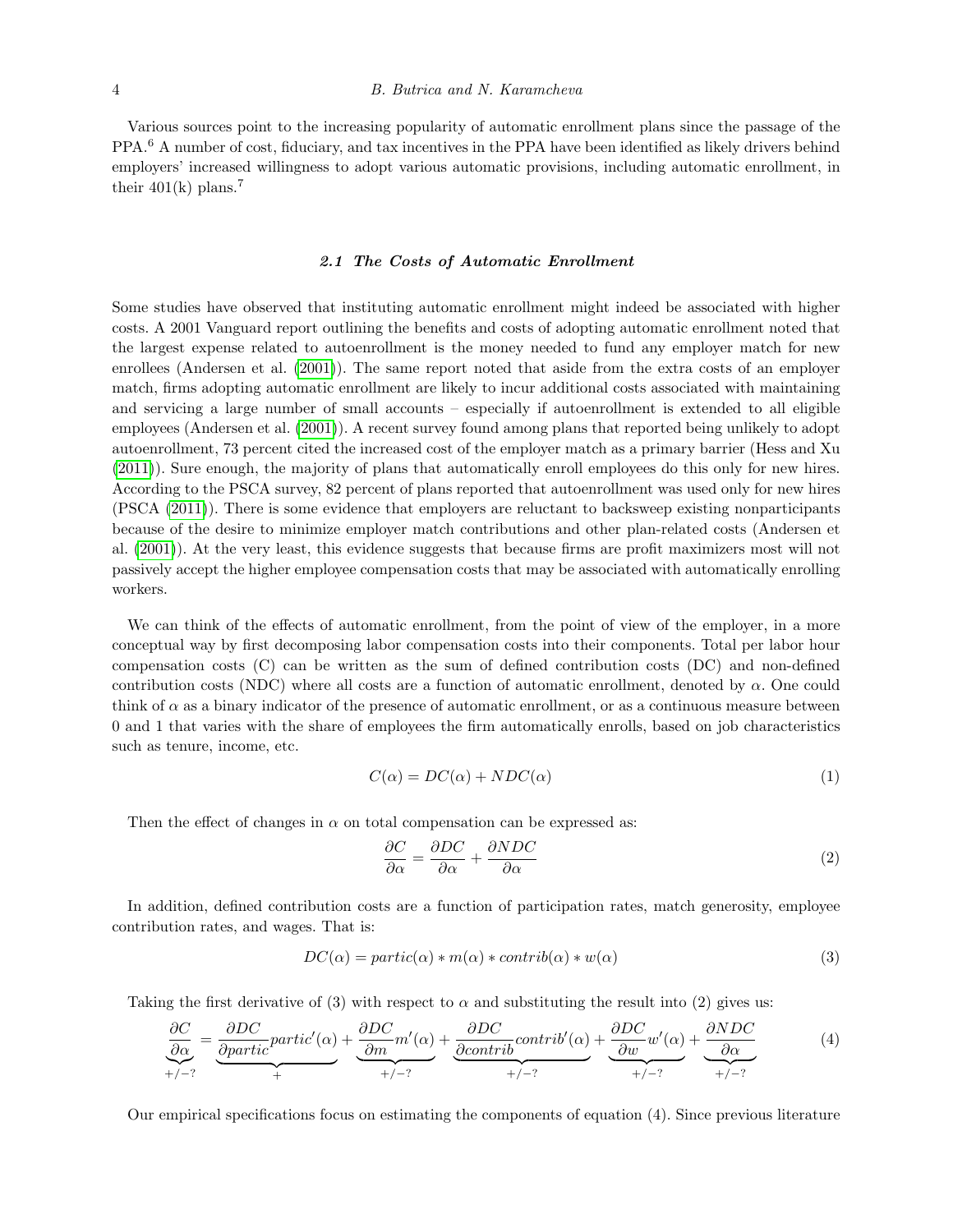has documented that participation rates increase, at least in the short term, following the implementation of automatic enrollment, we can sign the first term on the right hand side of equation (4). Holding all other factors constant (i.e. assuming the last four terms on the right hand side of equation (4) are zero) suggests that the adoption of automatic enrollment increases employer DC plan costs and therefore total costs due to the increase in participation  $\left(\frac{\partial DC}{\partial partic}partic'(\alpha) > 0 \implies \frac{\partial DC}{\partial \alpha} > 0\right)$  and  $\frac{\partial C}{\partial \alpha} > 0$ .

Previous literature has already discussed some of the levers that employers can use in dealing with the costs of automatic enrollment. As Soto and Butrica [\(2009\)](#page-16-0) note, employers can: 1) reduce the generosity of the match offered to participating workers, which is the second term on the right-hand-side of equation (4); 2) reduce compensation other than pension benefits to keep total compensation at the same level as before the introduction of the autoenrollment feature, which are the fourth and fifth terms on the right-hand-side of equation (4); or 3) leave the pension and other compensation arrangements unchanged, or even increase compensation if automatic enrollment raises productivity.

In their empirical analysis Soto and Butrica [\(2009\)](#page-16-0) focus on examining the relationship between automatic enrollment and employer contributions or match rates. While the authors's results suggest that automatic enrollment might be associated with lower employer match rates, the only other study that has examined a similar relationship - VanDerhei [\(2010\)](#page-16-1)- finds contradicting results. VanDerhei [\(2010\)](#page-16-1) reports higher effective employer match rates in 2009 than in 2005 among plans that adopted automatic enrollment. Both studies, however, have their shortcomings. Soto and Butrica [\(2009\)](#page-16-0) relied on cross-sectional data which did not allow them to examine changes in the employer match rates following the adoption of automatic enrollment. Data limitations also prevented the authors from being able to separately identify the effect of autoenrollment on employees elective deferrals and the effect on the plans' match structure, so at best they managed to capture only the combined effect of the second and third terms on the right-hand-side of equation (4). While VanDerhei [\(2010\)](#page-16-1)) was able to observe match generosity in the same plans in 2005 and 2009, the author's estimates are based on a sample of large  $401(k)$  plans, which are not necessarily nationally representative. Moreover, neither of these studies had the ability to examine the relationship between automatic enrollment and total DC plan costs, and no previous study has examined the correlation between automatic enrollment and non-DC costs or total compensation costs. While our study also relies on cross-sectional data, the NSC is nationally representative and allows us to contribute to the literature by examining all components of total compensation (including the employer match generosity) and their relation to automatic enrollment.

Another way to keep costs down, and one not identified in Soto and Butrica [\(2009\)](#page-16-0), is for employers to set a low default deferral rate through the third term on the right-hand-side of equation (4). When instituting automatic enrollment, employers must choose a default contribution rate for employees who do not actively select a contribution rate or level.<sup>8</sup> Although workers can change their contribution rate, studies have shown that automatically enrolled employees tend to remain with the default options of their plan. Madrian and Shea  $(2001)$  showed that, at least in the short run, only a small fraction of automatically enrolled  $401(k)$ participants elect a contribution rate or asset allocation that differs from the company-specified default. Additionally, a Vanguard study found that automatic enrollment leads to lower plan contribution rates, as participants who would have voluntarily saved at a higher rate remain at the lower default contribution rates (Nessmith, Utkus, and Young [\(2007\)](#page-15-8)). The same study also found that the default contribution rate under automatic enrollment does not appear to affect employees decisions to quit the plan. Thus, a potential way for firms to offset the higher match-related costs created by higher participation rates under automatic enrollment is to set low default contribution rates. In the empirical section of the paper we compare the default contribution rates in plans with automatic enrollment with the contribution rates at which workers would maximize their employer match.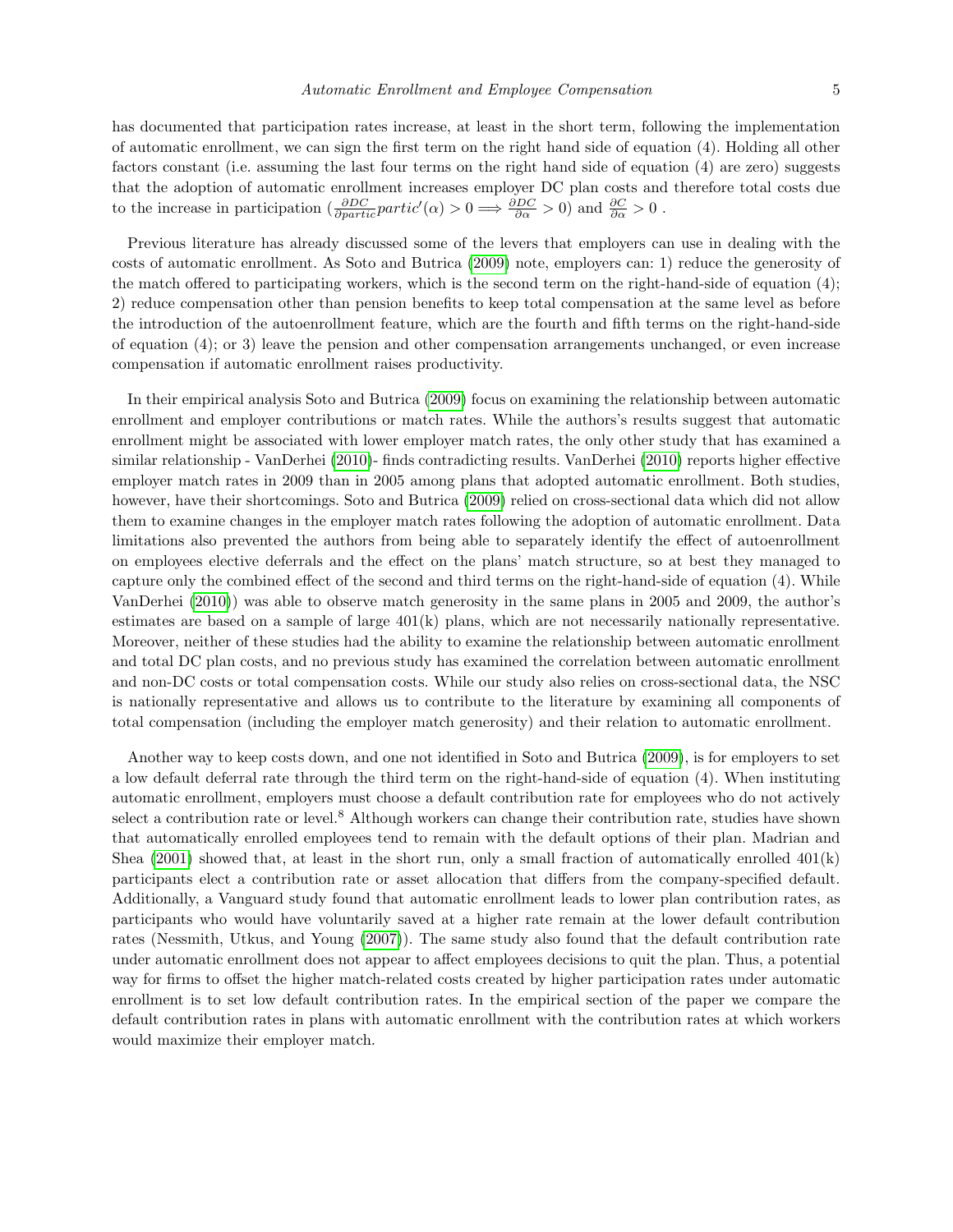#### 3 Data

We use restricted microdata from the National Compensation Survey conducted by the U.S. Bureau of Labor Statistics (BLS). The NCS is a large nationally representative survey that collects information from establishments on occupational earnings, the incidence and costs of employer-sponsored benefits among workers, and the provisions of employer-sponsored benefit plans. The sample covers civilian workers in private industry and state and local governments.<sup>9</sup>

The NCS collects employer-level data on establishment size, region, and industry. It also collects job-level information on unionization, percentage of full-time workers, occupation, participation in retirement plans, the incidence of benefits and provisions of benefit plans, such as insurance (life, short-term disability, and long-term disability), paid leave (sick, vacation, jury, personal, and family) and paid holidays, and detailed plan provisions (i.e. through plan brochures) for health care (medical, dental, vision, and prescription drugs) and retirement plans (defined benefit and defined contribution). It collects pension plan-level data on plan type, match structure, match rates, and automatic enrollment.

The NCS also has information on employer costs. The costs include wages and salaries and a variety of employee benefit categories, such as paid leave, health insurance, and retirement. Each benefit cost is averaged across workers in a particular job, even though there may be some variation among workers within the job in take-up of or eligibility for the benefit (U.S. Bureau of Labor Statistics  $(2012a)$ ).<sup>10</sup>

For our analysis, we use NCS data from 2010/2011. Since the goal of our analysis is to examine the correlation between automatic enrollment and the components of DC costs and other compensation costs, our sample restrictions are driven by the availability of detailed information on plan characteristics. Our sample includes savings and thrift plans, as these are the only types of plans for which BLS collects information on both the automatic enrollment provision and the match structure. We exclude zero-match plans from our sample because the BLS does not consider these plans to provide employee benefits and therefore does not collect data about their plan features.<sup>11</sup> To the extent that zero-match plans are more likely to implement automatic enrollment because they face close to no change in cost, excluding them from our sample will potentially bias upward the negative coefficient on automatic enrollment in the regression of match generosity. If that is the case, then the estimated negative correlation between automatic enrollment and employer match rates in our empirical section can be viewed as a conservative upper bound. We also exclude plans for which the employer contributes without requiring minimum employee contributions (typically money-purchase or profit-sharing plans) because the BLS does not collect automatic enrollment information for these plans. We further restrict our sample to include only those plans with flat match rate structures – where a percentage is applied to employees' contributions up to a specified percentage of the employees' salaries – since the BLS collects detailed information on the match structure of only these plans.

Overall, 51 percent of workers in the full NCS sample have a DC plan. Among these workers, 76 percent have a savings and thrift plan, and 69 percent of workers with savings and thrift plans have a flat match structure. After dropping some duplicate records, our final sample includes roughly 3,800 job-level observations uniquely identifying about a 1,200 savings and thrift plans with flat match structures.

In our analysis, the key variables of interest are the match rate, match ceiling, maximum match rate, default contribution rate, default match rate, an autoenrollment indicator, DC costs, and other compensation cost variables (table 1). The maximum match rate is determined by the match rate – the percentage of each dollar of employee contributions that is matched – and the match ceiling – the limit on the percentage of contributions that are matched. Workers who contribute up to the match ceiling receive the maximum employer match. For example, if a  $401(k)$  plan has a match rate of 50 cents per dollar up to a ceiling of 6 percent of pay, the maximum match rate is 3 percent of pay.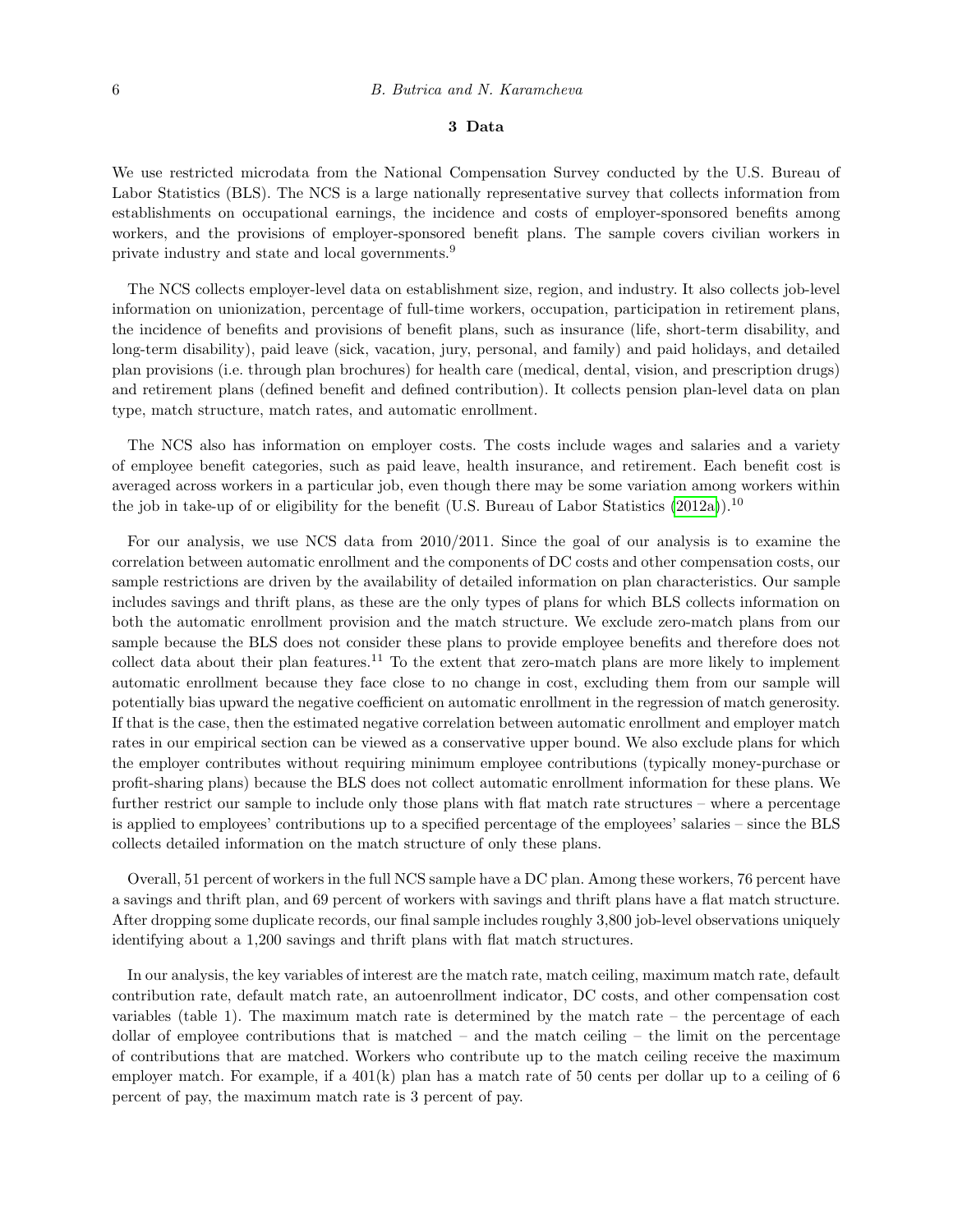In plans with automatic enrollment, the default contribution rate is the percent of the worker's salary that is deferred if the worker does not select a contribution rate. Following this is the default match rate which is similar to the maximum match rate but computed using the default contribution rate instead of the match ceiling. It is the percent of salary that the employer contributes if a worker remains at the default contribution rate. Some plans with automatic enrollment also have escalating employee default contribution rates. Thus, the default max contribution rate and default max match rate are reached at the end of the escalation.

In the descriptive analysis, we use job-level weights to reflect the percentage of workers in the private sector who have jobs with a DC plan of particular characteristics.

#### 4 Descriptive Analyses

#### 4.1 Prevalence of Automatic Enrollment

Overall, 14.5 percent of workers in our sample with savings and thrift plans have an automatic enrollment plan feature (figure 1).<sup>12</sup> This includes between 20 and 25 percent of workers in the agriculture, mining & construction, wholesale trade, and financial services, insurance & real estate sectors, but only about 4 percent of workers in retail trade. It also includes about one in five workers employed by large firms with at least 1,000 employees, but only one in eight workers in small firms with less than 500 employees (figure 2).

Table 2 shows the distribution of workers with and without autoenrollment plans by the characteristics of their establishments. Compared with workers without autoenrollment plans, those with automatic enrollment are more likely to be employed: 1) in agricultural, mining & construction, wholesale trade, and financial services, insurance & real estate industries; and 2) by companies that have 500 or more employees. Relative to workers without autoenrollment plans, those with automatic enrollment are also in establishments: 1) with larger shares of workers who have DB pensions and are full-time, unionized, and highly paid; and 2) located in metropolitan areas and in the west. For example, 20.3 percent of workers in autoenrolled plans are in the financial services, insurance & real estate sectors, compared with 14.1 percent of workers in plans without autoenrollment. Also, 43.7 percent of workers in plans with autoenrollment are employed by large establishments (500 or more employees), compared with only 30.3 percent of those in plans without automatic enrollment. Additionally, 17.7 percent of workers in autoenrolled plans are in unionized jobs, compared with only 4.4 percent of those in plans without autoenrollment provisions. Finally, only 4 percent of workers in firms with autoenrollment have wages in the bottom tercile of the wage distribution, compared with 13.4 percent of their counterparts without automatic enrollment.<sup>13</sup>

#### 4.2 Differences in Participation and Match Rates by Autoenrollment

Table 3 compares participation and plan provisions among workers with and without automatic enrollment. Overall, 68.7 percent of workers participate in their employers' plans. Confirming the findings of previous studies, we find that plans with automatic enrollment have higher participation rates than those without this plan feature – 77.1 versus 67.3 percent (Beshears et al. [\(2009\)](#page-14-2); Choi et al. [\(2002\)](#page-15-1), [\(2004\)](#page-15-2); Madrian and Shea [\(2001\)](#page-15-3)).

The average match rate is 71.1 percent and differs statistically between plans with and without automatic enrollment – 65.4 percent versus 72.1 percent, respectively. The average match ceiling is 5 percent of pay and does not differ significantly between workers with and without automatic enrollment. Workers'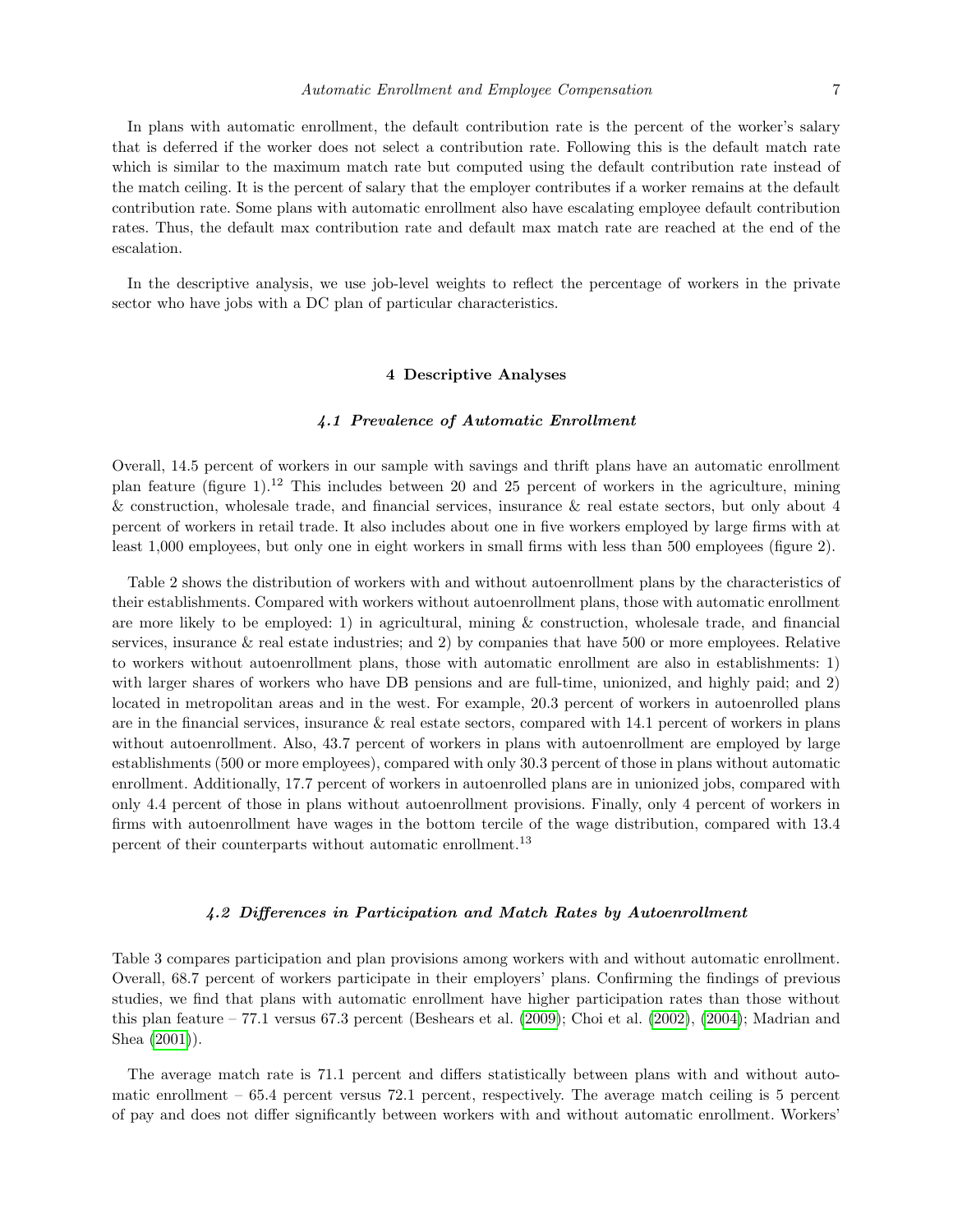maximum match rate averages 3.5 percent overall and statistically differs between those with and without autoenrollment plans – 3.5 percent for those without autoenrollment compared with 3.2 percent for those with this plan feature. In most industries we examine, average maximum match rates are higher among workers without autoenrollment than those with this provision (figure 3). Differences are especially large for workers in the transportation & public utilities, and retail trade sectors. In establishments with less than 1,000 employees and those with 2,500-4,999 employees, maximum match rates are also higher among workers without autoenrollment than those with it (figure 4). However, differences are especially large for workers in establishments with less than 500 employees.

DC plan costs depend not only on how much the employer offers to match, but also on how much workers actually contribute. While we know nothing about employees' actual contributions, we do know the default contribution rate of plans with automatic enrollment. Previous literature has shown that workers are slow to move away, if at all, from the defaults once enrolled (Choi et al., 2004). If that is the case, the default contribution rate and the resulting default match rate might get us closer to the actual cost of a DC plan than the maximum match rate would.

The average default contribution rate for workers in autoenrollment plans is 2.8 percent (table 3). To receive the maximum match, workers would need to contribute an average of 5.1 percent (the match ceiling). Even with the built-in escalation of the default contribution rate in 22 percent of our plans, the default max contribution rate is 3.4. Thus, on average, firms in our sample are defaulting their workers at a contribution rate at which workers cannot take full advantage of the employer match.

It is informative to examine differences in match structures beyond the mean. Figure 5 compares the distribution of maximum match rates in plans with and without automatic enrollment with the distribution of default match rates and default max match rates. Overall, the distribution of the maximum match rate in plans with automatic enrollment is more skewed towards the left (carries less weight in the right tail) than the distribution in plans without the automatic enrollment feature. The distributions of the default match rate and the default max match rate have even less weight in the right tail. Three-quarters of plans with automatic enrollment have a default match rate and two-thirds have a default max match rate of 2 percent or less of pay; however, less than a third of them have a maximum match rate within that same range. An even a smaller percentage of plans without automatic enrollment have a maximum match rate of 2 percent or less of pay. Thus, in addition to offering lower maximum match rates than plans without autoenrollment, employers with auto-enrollment may be using their default employee contribution rate to help offset the higher costs that come with higher participation rates. By setting default match rates lower than maximum match rates, employers can contribute to the accounts of more workers without necessarily increasing their costs.<sup>14</sup>

#### 4.3 Understanding How Establishment Costs Vary by Automatic Enrollment

Wages and benefits are higher among workers in savings and thrift plans with autoenrollment than those without (table 4). Among workers with automatic enrollment, for example, wages average \$27.70 per labor hour, health insurance benefits average \$3.80 per labor hour, and total costs average \$40.90 per labor hour. In contrast, for workers without autoenrollment, wages average \$26 per labor hour, health insurance benefits average \$2.90 per labor hour, and total costs average \$37.60 per labor hour.

Defined contribution plan costs, unlike match rates and autoenrollment provisions, are not specific to particular plans. Instead, these data reflect employer costs accrued at the job level.<sup>15</sup> For example, DC costs vary by jobs in the establishment, but not by plans within that job – it is an aggregate measure of the cost per hour for providing DC plan(s) to workers on that job. Nonetheless, DC costs should be correlated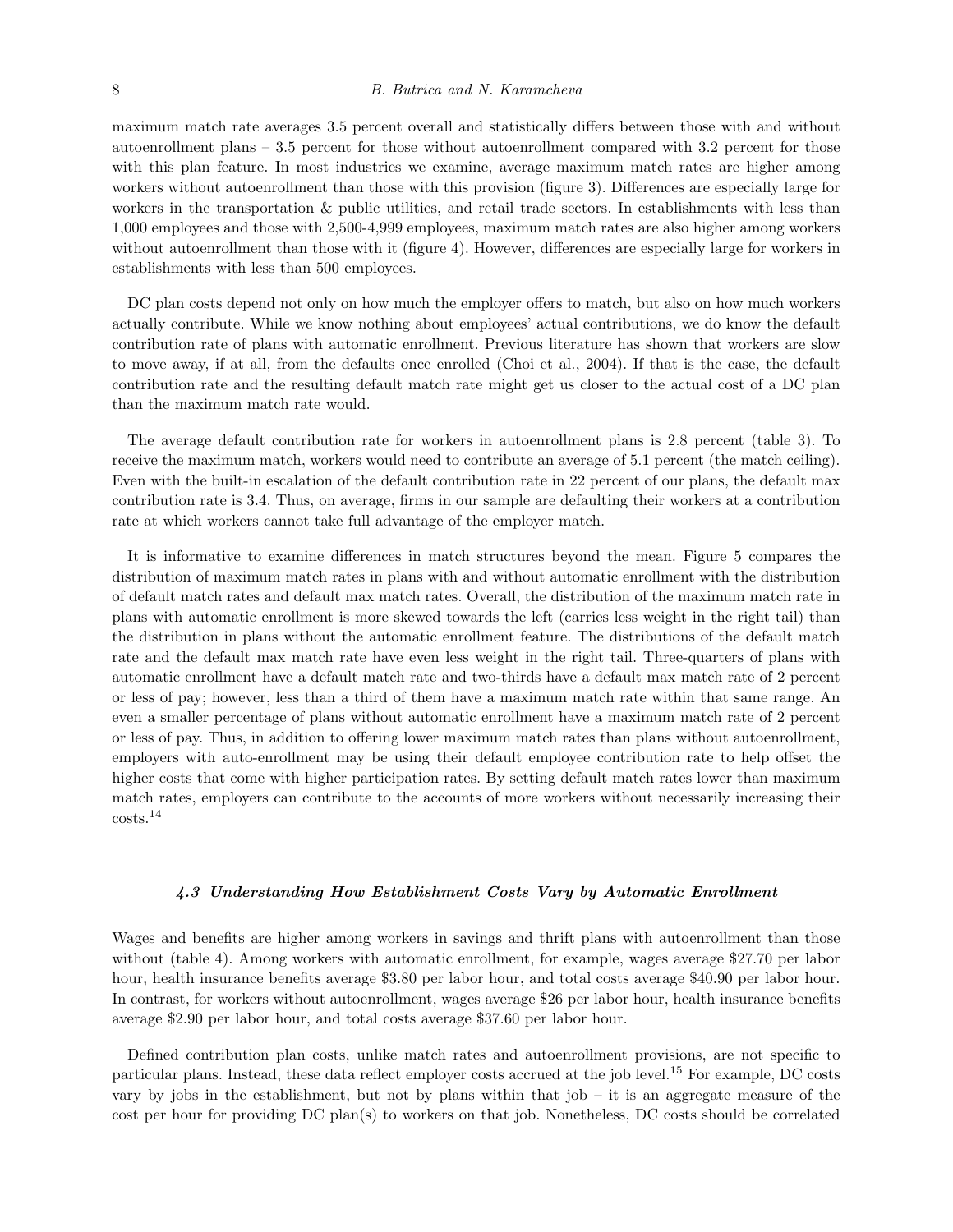with the maximum match rate, which our results show is significantly lower among autoenrollment plans.<sup>16</sup> Furthermore, in addition to the employers' matching contributions, DC costs include administrative and other expenses that are likely to be higher in plans with autoenrollment provisions than those without (Andersen et al. [\(2001\)](#page-14-1)). However, our descriptive statistics show no statistically significant difference between the DC costs of plans with and without automatic enrollment (table 4).

#### 5 Multivariate Analyses

The descriptive analyses revealed important differences in employer match rates and compensation by automatic enrollment. In the following sections, we examine whether these relationships still exist after controlling for other factors.

#### 5.1 Automatic Enrollment, Participation and the Employer Match

We begin by examining the relationship between automatic enrollment, plan participation, and the generosity of the employer match. We estimate a series of ordinary least squares (OLS) regressions on plan-level data. The key variable of interest in our models is an indicator for whether the plan includes automatic enrollment features. We report robust standard errors, clustered on state level.

Table 5 presents results from an OLS regression of plan participation rates on automatic enrollment. Consistent with other studies, we find that the coefficient on automatic enrollment is positive and highly significant.<sup>17</sup> Among the savings and thrift plans in our sample, automatic enrollment is associated with 7 percentage points higher participation rates. This result is not particularly surprising since the literature on automatic enrollment has consistently and unambiguously reported strong positive effects of automatic enrollment on participation. However, the literature on the effects of the employer match on participation has produced conflicting results. While most studies have found a strong positive link between participation in a retirement plan and the existence of an employer match, the relationship between participation and the level of the match has not been proven to be particularly strong. For example, Beshears et al. [\(2010\)](#page-14-0), in a sample of nine firms with automatic enrollment, found that reducing the employer match by 1 percent of pay was associated with a 1.8 to 3.8 percentage point decrease in the plan participation rate at six months of eligibility, and concluded that the presence of an automatic enrollment provision diminishes the need for employers to provide generous matches. In that respect, our results side with the studies that find positive but only weak effects of the employer match itself. We find that the maximum match rate is positively correlated with participation, but its coefficient is small and not statistically different from zero.<sup>18</sup> Hence, automatic enrollment is a much stronger determinant of participation than the maximum match rate – supporting the hypothesis raised in past studies, namely that the importance of the employer match for stimulating participation weakens in the presence of automatic enrollment (Beshears et al., [\(2010\)](#page-14-0)). Finally, some plan provisions in the NCS data have been imputed via a statistical match. We control for this using a flag and find that it is not statistically significantly correlated with our dependent variables.<sup>19</sup>

The second column in table 5 shows results from an OLS regression of the relationship between the default match rate and plan participation among plans with automatic enrollment. Although positive, the coefficient on the default match rate is also not statistically different from zero and is much smaller that the coefficient on autoenrollment. This result suggests that another way for employers to keep costs down after implementing automatic enrollment would be to set a relatively low default match rate because it would not negatively affect participation. This finding is also consistent with those of other studies. For example, Nessmith, Utkus, and Young [\(2007\)](#page-15-8) found that plan quit rates among employees who had been automatically enrolled in their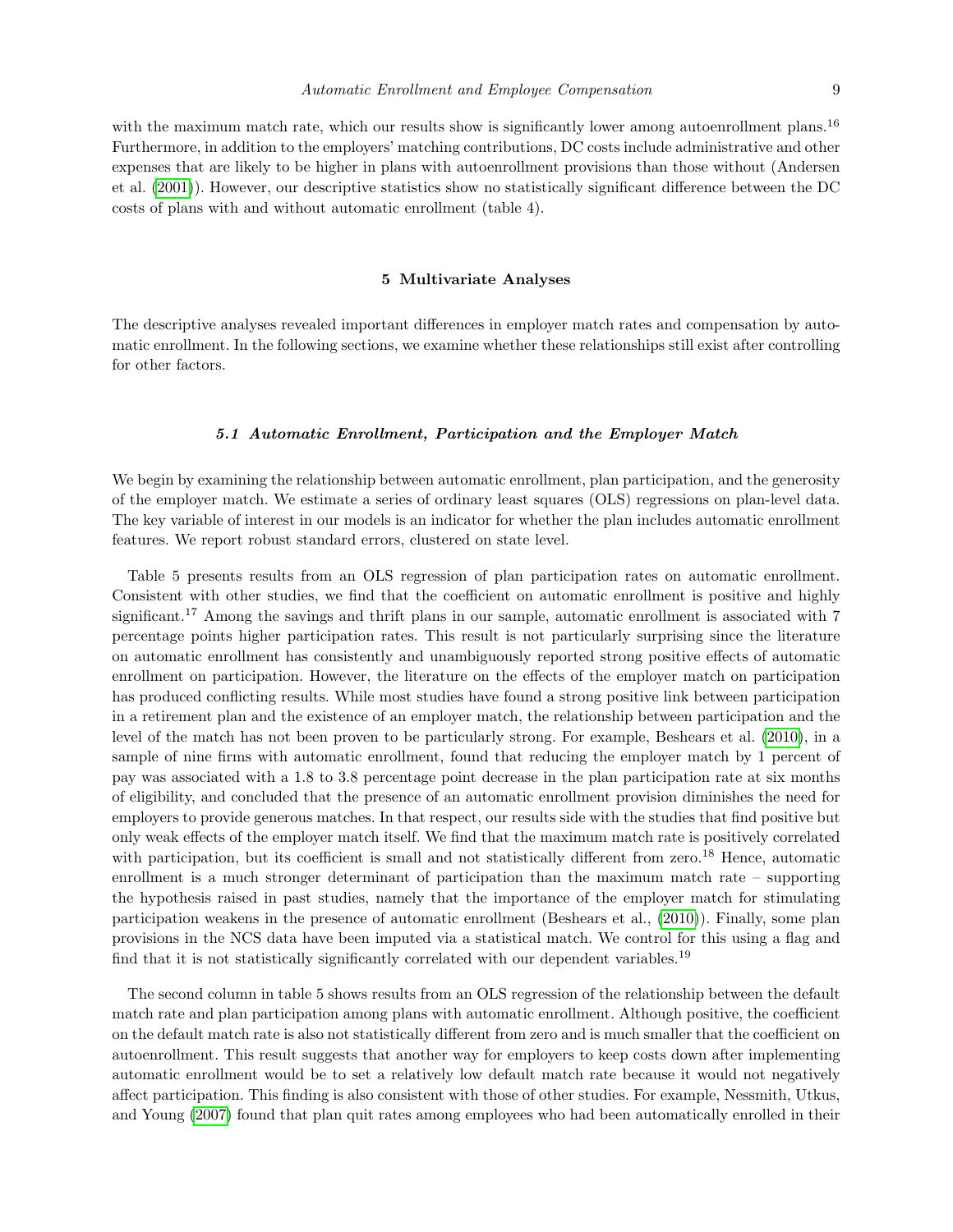employers' retirement plans did not vary in response to the default contribution rate. Other factors positively correlated with participation are the average wage per hour, and the share of full-time workers.

Next we estimate the correlation between automatic enrollment and the maximum match rate, match rate, and match ceiling (table 6). The first column of the table shows results from an OLS regression of employers' maximum match rate. The coefficient on automatic enrollment is negative and statistically significant with a 99 percent confidence level. Controlling for other factors, plans with automatic enrollment have an average maximum match rate that is 0.38 percentage points (11 percent of the average) lower than those without an automatic enrollment provision. The next two columns of the table reveal what is driving this result. The coefficient on automatic enrollment is strongly significant and negative in the regression of the match rate, but it is not a significant predictor of the match ceiling. On average, plans with automatic enrollment have a match rate that is 8.2 percentage points (12 percent of the average) lower than plans without the feature.

The coefficients on the other variables generally align with our expectations. Compared with the wholesale trade industry, we find that plans in the financial, insurance & real estate industries have significantly higher maximum match rates – a result driven entirely by the match rates. For example, the average maximum match rate for these sectors is 1.1 percentage points higher and the average match rate is 15.2 percentage points higher than those in the wholesale trade sector. In addition, establishment size is also positively correlated with employers' match. Plans among establishments with at least 500 employees have an average maximum match rate that is 0.2 percentage points higher and an average match rate that is 4.9 percentage points higher than plans in smaller establishments. However, their match ceilings do not differ significantly. Also, plans among establishments located in metropolitan areas have significantly higher maximum match rates than those in non-metropolitan areas, while those in the south have significantly lower maximum match rates than those in the northeast. To capture the generosity of establishments, we also control for the share of workers with defined benefit plans, the share of full-time workers, and the share of union workers. None of these variables are significantly correlated with the maximum match rate, although some of them are correlated with the match rate and/or the match ceiling.

#### 5.2 Automatic Enrollment and Total Compensation Costs

In this section, we consider the relationship between autoenrollment and total employee compensation using a series of OLS regressions. Because the NCS data calculates compensation costs at the job level and because workers at various jobs within the firm often share the same plan, we estimate these equations at the establishment level. The key variable of interest in our models is an indicator for whether there exists at least one savings and thrift plan with automatic enrollment at that establishment. We control for industry, establishment size, share of workers in the plan who also have a DB plan, proportion of full-time and union workers, metropolitan area, and geographic region. We report robust standard errors, clustered on state level.

Table 7 shows the results of an ordinary least squares regression of total employer costs on automatic enrollment. While automatic enrollment is positively correlated with total costs, standard significance tests suggest that its coefficient is not significantly different from zero. The results show also that compared with the wholesale trade sector, firms in transportation & public utilities have total compensation costs per labor hour which are \$16.50 higher, followed by those in agriculture, mining & construction (\$8.80 higher), and financial, insurance & real estate industries (\$7.80 higher). Other factors that are positively correlated with total compensation are establishment size, the share of full-time workers, being in a metropolitan area and being in the northeast region. Establishments with more than 5,000 employees have total compensation cost per labor hour that are \$12.60 higher than establishments with less than 500 employees. Establishments in the Midwest and South regions have total labor costs that are \$14.40 and \$12.50 lower than those in the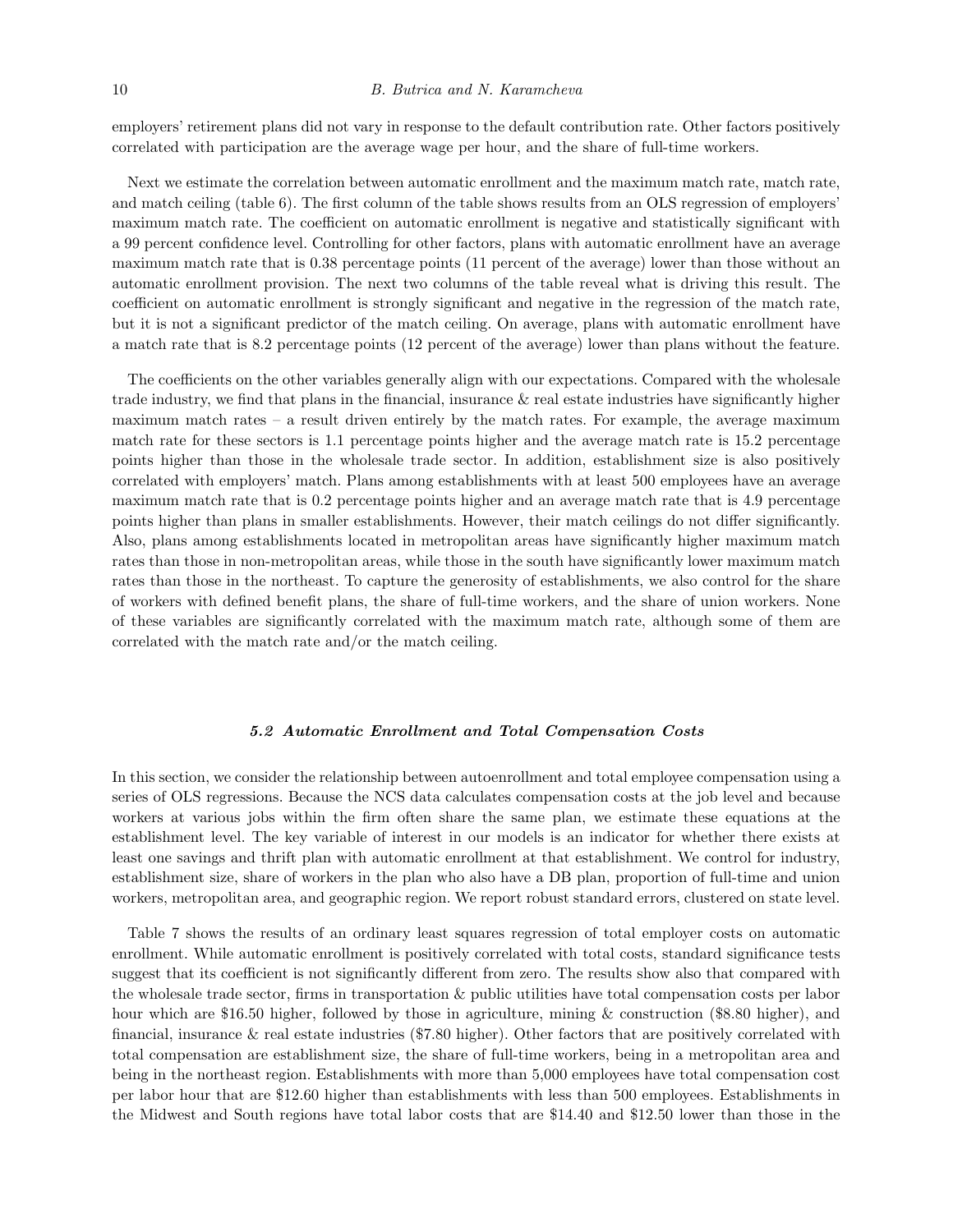Northeast, while those in metropolitan areas have costs of \$6.60 more on average than those who are not in metropolitan areas.

Next we consider whether the reason there is no statistically significant correlation between autoenrollment and total costs is that a positive correlation with DC costs, but a negative correlation with non-DC costs cancel each other out. To do this, we jointly estimate a number of cost equations in a seemingly unrelated regressions model (SUR), allowing us to test cross-equation restrictions and the possibility that the error terms across equations are contemporaneously correlated. <sup>20</sup>

The second set of regressions in table 7 show the seemingly unrelated regression results for DC costs and non-DC costs. We find no evidence that firms with autoenrollment have DC costs that are different – higher or lower – than those without autoenrollment. We also find no evidence that these firms have different non-DC costs, nor any evidence that DC costs crowd out non-DC costs. We cannot reject the hypothesis that the coefficient on automatic enrollment is jointly equal to zero in the two equations, suggesting that neither DC costs nor non-DC costs are related to automatic enrollment once other factors are controlled for.<sup>21</sup> The results show that establishments where all workers are covered by a DB plan have on average \$4.10 higher non-DC compensation costs and 22 cents lower DC costs as compared with establishments with no DB covered workers. Larger employee size establishments have on average both higher DC costs, and higher non-DC costs, and so do those in metropolitan areas. Compared with the Northeast region, DC cost per labor hour are 56, 46 and 36 cents lower in the Midwest, the South, and the West regions respectively.

With regard to the share of total compensation that DC costs constitute, we also find no statistically significant difference between firms with and without automatic enrollment. Interestingly, the higher a firm's average total compensation, the more it spends on its DC plans. For example, the DC cost share for firms in the middle quintile of total compensation is 0.6 percentage points higher than for firms in the bottom quintile; and it is 1.7 percentage points higher for firms in the top quintile than for those in the bottom quintile.

Table 8 shows the seemingly unrelated regression results for various employer costs. We group the costs into the following categories: defined contribution plans, wages, legal (Social Security, Medicare, state/federal unemployment insurance, and workers' compensation), health insurance, defined benefit pensions, leave (vacation, holidays, sick leave, and other leave), insurance (life insurance and short-term and long-term disability insurance), and other costs (non-production bonuses, severance pay, and supplemental unemployment insurance). Again, there is no evidence that firms with and without autoenrollment have different DC costs, or that DC costs crowd out other forms of employer compensation. However, autoenrollment is associated with higher costs for health insurance (31 cents) and leave benefits (27 cents), and lower costs for defined benefit pensions (17 cents). A significance test rejects the null hypothesis that the coefficients on automatic enrollment across equations are jointly equal to zero  $(p < .05)$ . Many of the coefficients have the expected signs. In general, costs per labor hour increase with establishment size and the percentage of full-time workers. All categories of employer costs, but DB costs and other costs, are higher in metropolitan areas than in non-metropolitan areas. All employer costs, but DB costs are lowest in the Midwest region, followed by South, West, and Northeast regions. There are statistically significant differences in DB costs per labor hour across regions.

All employer costs are highest in the Northeast and lowest in non-metropolitan areas and the Midwest. Interestingly, the share of union workers in an establishment is positively correlated with costs associated with legal requirements, health insurance, and other insurance, but is not a significant predictor of the costs for DC plans, wages, DB pensions, or leave. Establishments with a 100 percent of their workers unionized have on average \$2.40 higher health insurance, 31 cents higher legal, and 10 cents higher insurance costs per labor hour compared with establishments with no unionized workers. Almost across the board, transportation & public utilities sectors have the highest employer costs.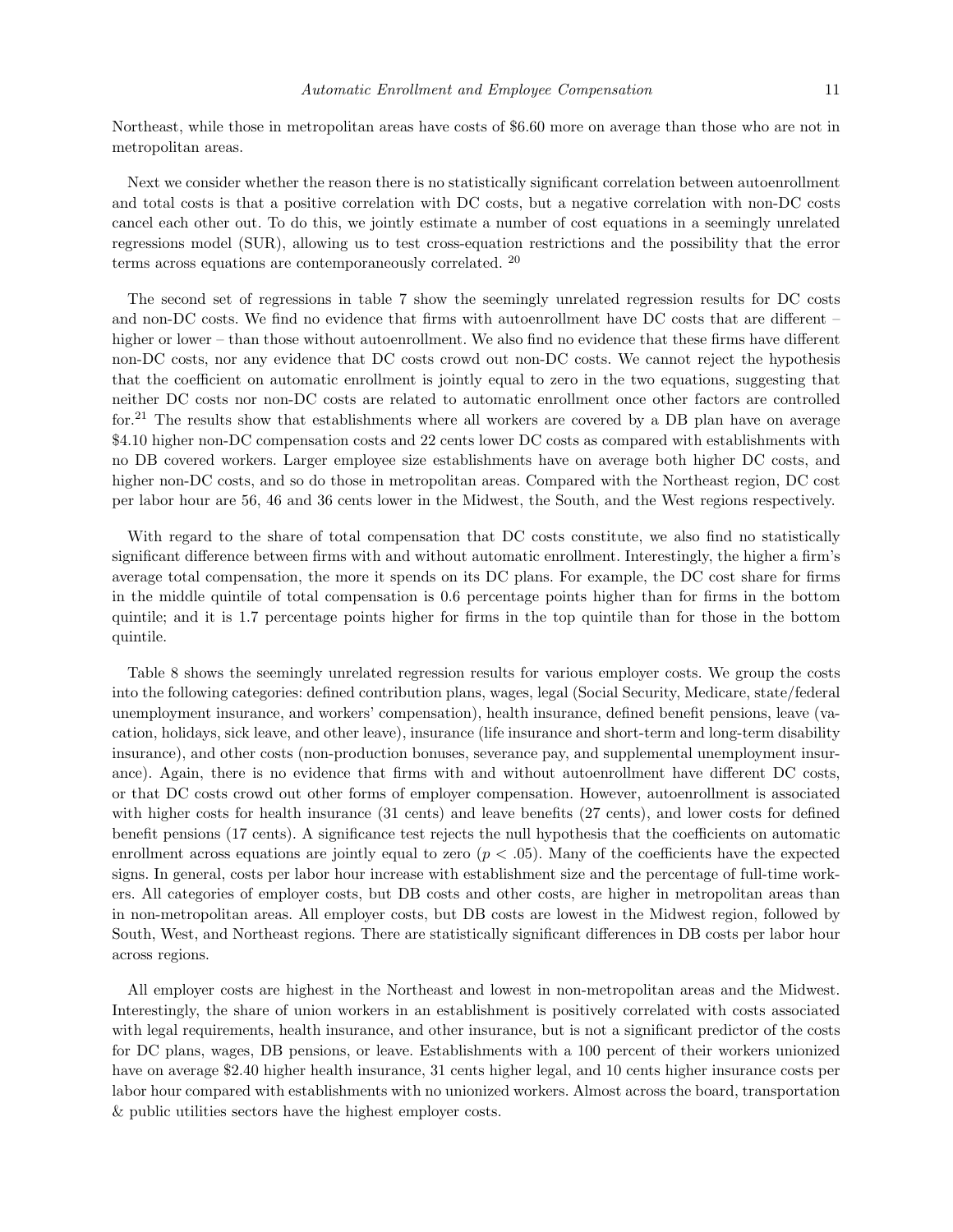#### 12 B. Butrica and N. Karamcheva

Finally, the larger the share of workers covered by a DB plan, the lower the average DC costs, as these types of benefits are close substitutes. Establishments where all workers are covered by a DB plan have, on average, DC costs that are 32 cents lower per labor hour and DB costs that are \$2.30 higher per labor hour, compared with establishments with no DB covered workers. However, the share of workers with DB plans and the share of workers with another DC plan are positively correlated with a number of employer benefits. A possible explanation for this finding is that establishments with large shares of workers with DB plans or multiple DC plans pay higher total compensation, on average, to attract and retain more productive workers.<sup>22</sup>

#### 6 Discussion

Our models, particularly those looking at establishment costs, likely remind the reader of the empirical models typically found in the compensating differentials literature. As Rosen ([\(1986\)](#page-15-9)) summarized it, the theory of equalizing differences implies that otherwise identical employees who receive higher fringe benefits should be paid a lower wage. Previous studies that have tried to test this theory with respect to pension benefits, however, often fail to find evidence for a compensating differential. The lack of accurate data on workers' productivity often leads to omitted variable bias in empirical specifications and is considered to be the likely driver behind the observed positive correlation between wages and pension benefits in the data.

Since we are also not able to control for workers' innate ability, unobserved worker productivity traits can potentially cause an omitted variable bias in our estimation as well. However, we believe their confounding effects in our specification are much smaller for the following three reasons. First, we focus our analysis only on compensation packages that already include a pension plan. Thus, our analysis includes only individuals who have self-selected into pension jobs and are arguably more comparable to each other than to workers in non-pension jobs. Second, our analysis does not look for compensating differences between wage and nonwage benefits, but rather examines whether total compensation and its components depend on the structure of the pension plan (i.e. the presence of automatic enrollment). And third, in contrast to the compensating differentials literature, which suggests a negative relationship between wage and non-wage benefits, it is more difficult to rationalize why a worker would be willing to give up compensation in order to be automatically enrolled. Thus, we expected the correlation between autoenrollment and total compensation to be zero, or positive if automatic enrollment increases productivity. Even if there is unobservable workers' self-selection of the type suggested by the compensating differentials literature, we would expect it to bias our results upward.<sup>23</sup> Thus, the estimated coefficients on automatic enrollment in the regressions of compensation costs can be considered a conservative upper bound and makes us conclude that there is no evidence of statistically significant differences in total compensation costs or DC plan costs between DC plans with and without automatic enrollment.

However, we did find significant differences in the components of DC costs. Using nationally representative data, we confirmed previous case study results that automatic enrollment is associated with higher plan participation rates – 7 percentage points on average. We also find that plans with the automatic enrollment feature offer on average 0.38 lower maximum matches to their employees. Given an average wage of \$26.20, average participation rate of 68.7 percent, and an average maximum match of 3.2 percent in our sample, a back-of-the-envelope calculation shows that the 0.38 percentage point lower match rate translates into a savings of roughly 7 cents per labor hour. These savings of 7 cents per labor hour almost completely offset the additional costs of 6.5 cents resulting from higher participation rates. Given the finding of no significant correlation between wages and automatic enrollment (table 8), this is consistent with our earlier result of no significant difference in DC plan costs with respect to autoenrollment. Instead, the cross-sectional evidence from the NCS suggests that in order to adapt to higher per-worker cost from autoenrollment, firms might be making adjustments only within the DC portion of their compensation packages.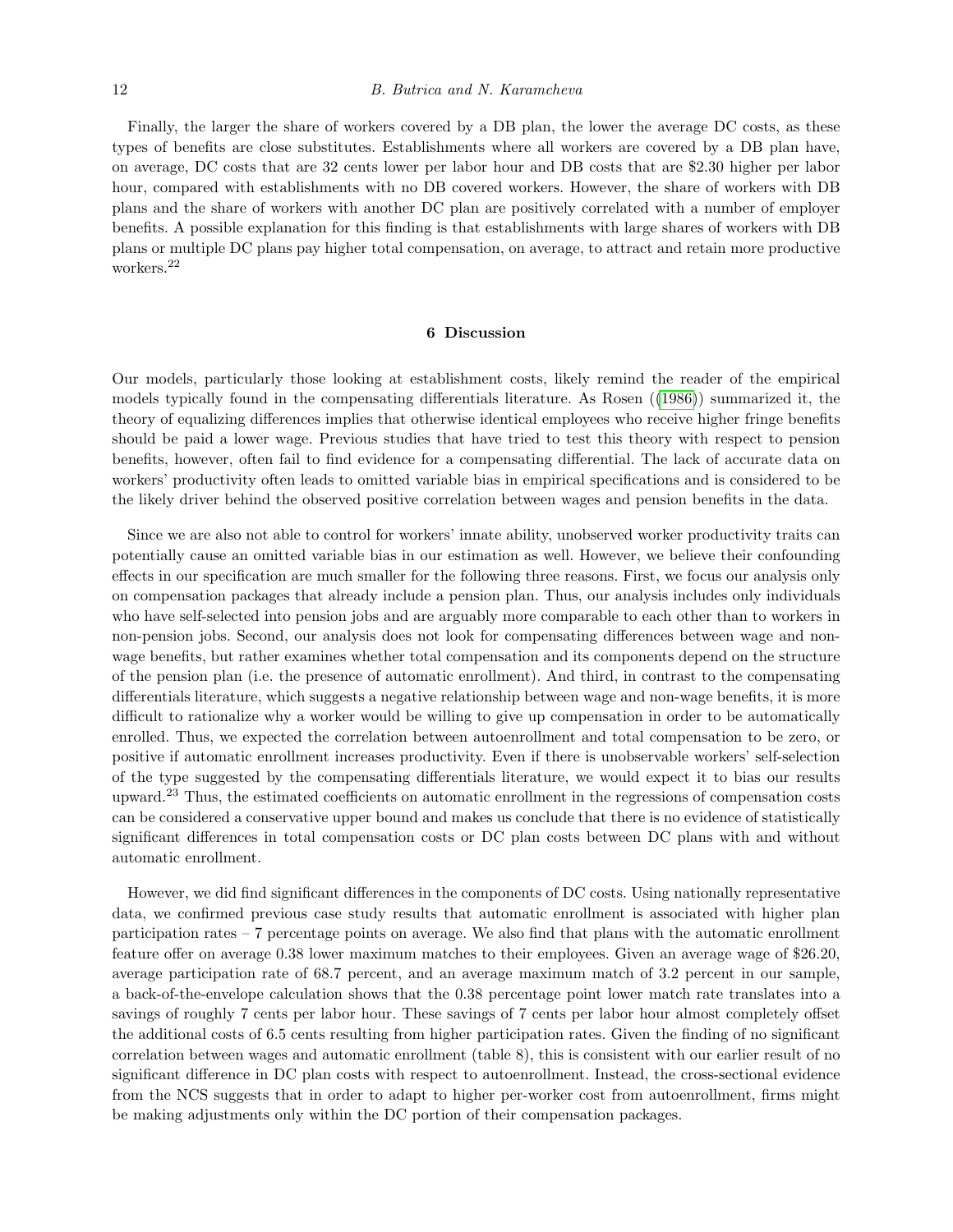#### Automatic Enrollment and Employee Compensation 13

Our descriptive analysis also showed that default contribution rates in autoenrollment plans are set at levels that do not take full advantage of the employer match. The roughly offsetting effects of higher participation rates and lower matches, makes us believe that in our sample of plans, the defaults have only a weak contribution to the total difference in costs. However, information on the actual employee contributions and how they differ from the defaults is needed in order to quantify correctly the contribution of this factor to the total difference in costs. This is an interesting avenue for future research.

#### 7 Conclusion

Most pension-related research has focused on individuals' behavior – whether workers participate in a 401(k), how much they contribute, and how they make investment choices. Even the discussion surrounding automatic enrollment has focused on how it benefits employees by increasing their pension coverage and ultimately their retirement savings. Relatively little is known about employer decisions regarding retirement plans, yet employer actions surrounding these plans substantially affect future retirement security. By boosting plan participation, automatic enrollment likely increases employer costs as previously unenrolled workers receive matching retirement plan contributions. Standard economic theory suggests that this is likely not the end of the story as profit-maximizing employers might readjust their compensation packages to equate labor's compensation with labor's productivity.

Using cross-sectional variation in plan features and costs, derived from the restricted-access employerlevel National Compensation Survey, this paper empirically examines the relationship between automatic enrollment and firms' DC plan match structure, DC plan costs, and total compensation. We find that employer match rates are negatively and significantly correlated with autoenrollment. The maximum match rate averages 3.5 percent for plans without automatic enrollment, but only 3.2 percent for those with automatic enrollment. Even controlling for other factors, we find that automatic enrollment is associated with a 0.38 percentage point (11 percent) lower maximum match rate. Looking just at workers in plans with an autoenrollment provision, the default contribution rate averages only 2.8 percent (3.4 percent with full autoescalation). Yet to receive the maximum match, these workers would need to contribute an average of 5.1 percent. So employers with autoenrollment plans are setting the default contribution rate well below the rate needed for the maximum match. This allows them to contribute to the accounts of more workers without necessarily increasing their costs. Our findings suggest that employers might be doing exactly this, since we find no evidence that total costs differ between firms with and without automatic enrollment even though automatic enrollment is associated with a 7 percentage point higher plan participation rate. Furthermore, we find no evidence that DC costs crowd out other forms of employer compensation – suggesting that firms might be lowering their maximum match rates and default match rates enough to completely offset the higher costs of automatic enrollment without needing to reduce other compensation costs.

#### References

- <span id="page-14-3"></span>Adams, N.. (2011) Points of Hue:PLANSPONSOR's 2011 Annual Defined Contribution Survey.PLANSPONSOR Magazine November.
- <span id="page-14-1"></span>Andersen, M., Atlee, S., . Cardamone, D., Danaher, B. and Utkus, S. (2001) Automatic Enrollment: Benefits and Costs of Adoption.Valley Forge, PA: The Vanguard Center for Retirement Research.
- <span id="page-14-4"></span>Atchison, Amy. (2010) Survey Findings: Hot Topics in Retirement 2010. Lincolnshire, IL: Hewitt Associates LLC.

<span id="page-14-2"></span>Beshears, J., Choi, J. J., Laibson, D. and Madrian, B. C. (2009) The Importance of Default Options for Retirement Savings Outcomes: Evidence from the United States. In Social Security Policy in a Changing Environment, University of Chicago Press.

<span id="page-14-0"></span>Beshears, J., Choi, J. J., Laibson, D. and Madrian, B. C. (2010) The Impact of Employer Matching on Savigns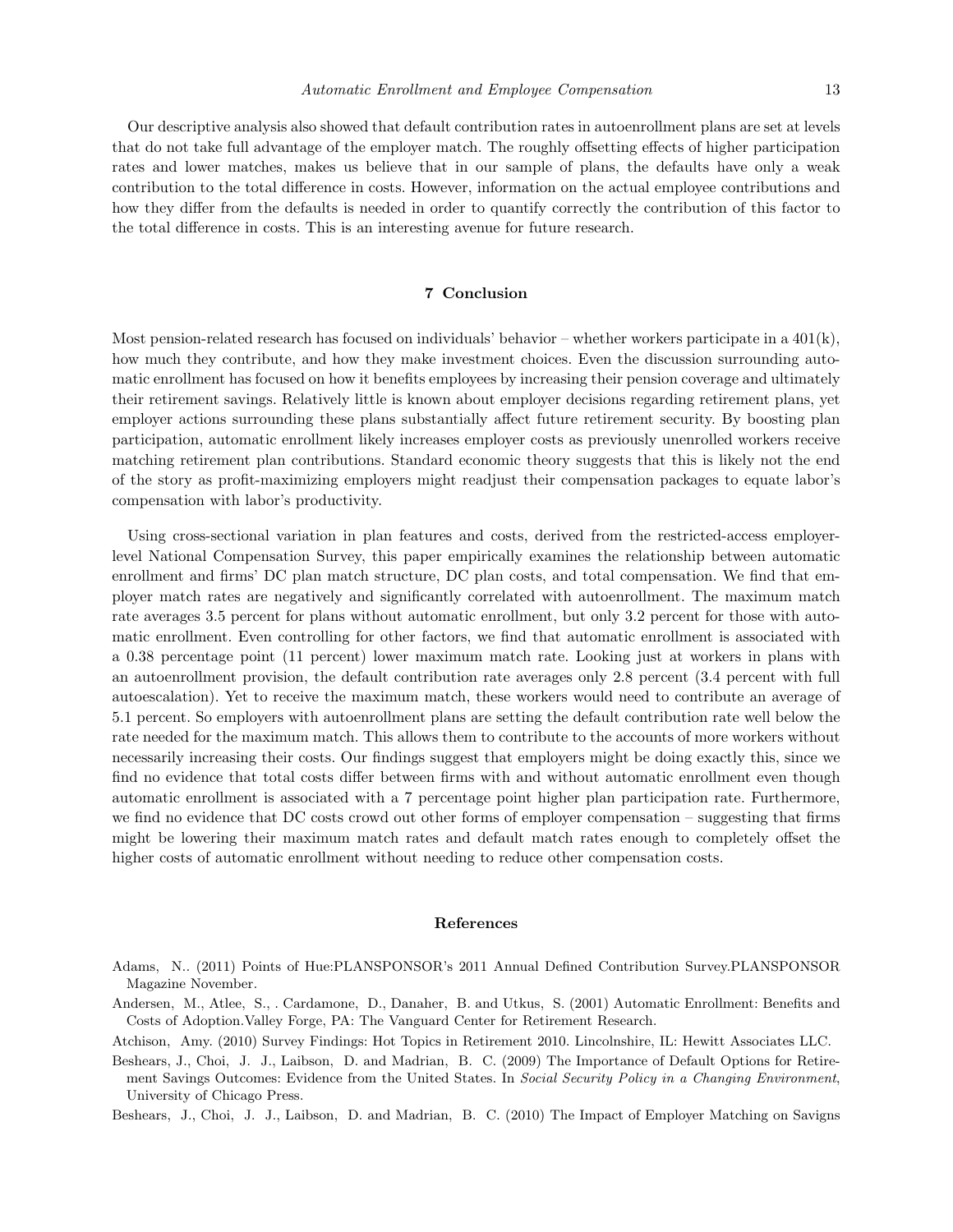Plan Participation under Automatic Enrollment. In Research Findings in the Economics of Aging, University of Chicago Press.

- <span id="page-15-11"></span>Brady, P. J. (2007) Pension Nondiscrimination Rules and the Incentive to Cross Subsidize Employees. Journal of Pension Economics and Finance 6(2): 127–45.
- Bruno, M. (2008) Cost of 401(k) Match Limits Use of Autoenrollment. Investment News. March 17.
- <span id="page-15-2"></span>Choi, J. J., Laibson, D. and Madrian, B. C. (2004) Plan Design and 401(k) Savings Outcomes. National Tax Journal 57: 275–298.
- <span id="page-15-1"></span>Choi, J. J., Laibson, D., Madrian, B. C. and Metrick, A. (2002) Defined Contribution Pensions: Plan Rules, Participant Decisions, and the Path of Least Resistance. In Tax Policy and the Economy Volume 16, edited by James Poterba (pp. 67–114). Cambridge, MA: MIT Press.
- Choi, J. J., Laibson, D., Madrian, B. C. and Metrick, A. (2004) For Better or For Worse: Default Effects and 401(k) Savings Behavior. In Perspectives in the Economic of Aging, edited by David A. Wise (81–121). Chicago, IL: University of Chicago Press.
- <span id="page-15-16"></span>Dworak-Fisher, K. (2007) Employer Generosity in Employer-Matched 401(k) Plans, 2002-03. Monthly Labor Review 130(9): 11–19.
- Dworak-Fisher, K. (2008) Encouraging Participation in 401(k) Plans: Reconsidering the Employer Match. BLS Working Paper 420. Washington, DC: U.S. Department of Labor.
- <span id="page-15-17"></span>Dworak-Fisher, K. (2011) Matching Matters in 401(k) Plan Participation. Industrial Relations: A Journal of Economy and Society, 50:713–737
- <span id="page-15-0"></span>Engelhardt, G. V. (2011) State Wage-Payment Laws, the Pension Protection Act of 2006, and 401(k) Saving Behavior. Economics Letters 113: 237–40.
- Engelhardt, G. V. and Kumar, A. (2007) Employer Matching and 401(k) Saving: Evidence from the Health and Retirement Study. Journal of Public Economics, vol. 91(10), pp. 1920–1943.
- Even, W. E. and Macpherson, D. A. (2005) The Effect of Employer Matching in 401(k) Plans. Industrial Relations 44(3): 525–49.
- <span id="page-15-4"></span>Gustman, A. L. and Steinmeier, T. L. (2004) What People Dont Know About Their Pensions and Social Security. In Private Pensions and Public Policies, edited by William G. Gale, John B. Shoven and Mark J. Warshawsky, ( 525–549). Washington, D.C.: Brookings Institution.
- <span id="page-15-6"></span>Hess, P. and Xu, Y. (2011) 2011 Trends and Experiences in Defined Contribution Plans: Paving the Road to Retirement. Aon Hewitt.
- Holmer, M., Janney, A. and Cohen, B. (2012) Pensim Overvew. Mimeo, U.S. Department of Labor, EBSA, Office of Policy and Research, September 2012. http://www.polsim.com/doc/overview.pdf
- <span id="page-15-10"></span>Karamcheva, N. and Sanzenbacher, G. (2013) Bridging the Gap in Pension Participation: How Much Can Universal Tax-Deferred Pension Coverage Hope to Achieve?, IZA Discussion Paper #7518.
- Karamcheva, N. and Sanzenbacher, G. (2010) Is Pension Inequality Growing? Issues in Brief, Center for Retirement Research, IB  $\#10-1$ .
- <span id="page-15-3"></span>Madrian, B. C. and Shea, D. F. (2001) The Power of Suggestion: Inertia in 401(K) Participation and Savings Behavior. The Quarterly Journal of Economics 116(4):1149–87.
- <span id="page-15-8"></span>Nessmith, W. E. Utkus, S. P. and Young, J. A. (2007) Measuring the Effectiveness of Automatic Enrollment. Valley Forge, PA: The Vanguard Center for Retirement Research.
- <span id="page-15-15"></span>O'Hare, B. F. and Amendola, D. (2007) Pension Protect Act: Automatic Enrollment Plans. New York Law Journal 237: 104.
- <span id="page-15-7"></span>Plan Sponsor Council of America (2011) 54th Annual Survey. PSCA's Annual Survey of Profit Sharing and 401(k) Plans.
- <span id="page-15-12"></span>Plan Sponsor Council of America (2012) 55th Annual Survey. PSCA's Annual Survey of Profit Sharing and 401(k) Plans.
- <span id="page-15-13"></span>Patterson, M. P., Veal, T. and Wray, D. L. (2006) The Pension Protection Act of 2006: Essential Insights. Washington, DC: Thompson Publishing Group.
- <span id="page-15-14"></span>Purcell, P. (2007) Automatic Enrollment in 401(k) Plans. No. RS21954. Washington, DC: Congressional Research Service.
- <span id="page-15-9"></span>Rosen, S. (1986) The Theory of Equilizing Differences. In Handbook of Labor Economics Volume 1, edited by O. Ashenfelter and R. Layards (pp. 641– 692). Amsterdam: North-Holland.
- <span id="page-15-5"></span>Sandler, S., Cole, S. and Green, R. (2011) Annual 401(k) Survey: Retirement Readiness. New York, NY: Deloitte Development LLC.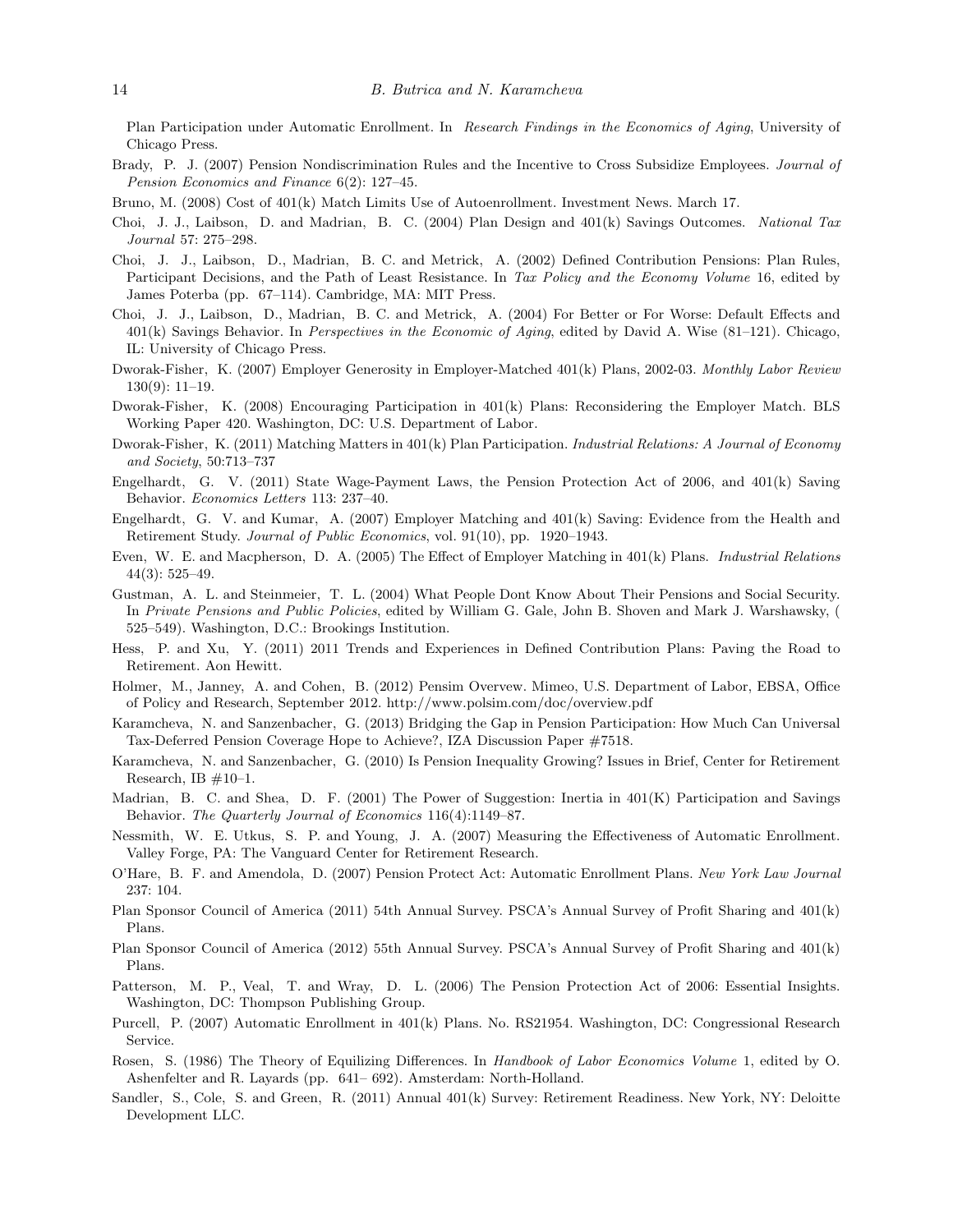- <span id="page-16-0"></span>Soto, M. and Butrica, B. A. (2009) Will Automatic Enrollment Reduce Employer Contributions to 401(k) Plans? Washington, DC: Urban Institute.
- <span id="page-16-2"></span>U.S. Bureau of Labor Statistics (2012a) Chapter 8 National Compensation Methods. In BLS Handbook of Methods http://www.bls.gov/opub/hom/pdf/homch8.pdf.
- <span id="page-16-3"></span>U.S. Bureau of Labor Statistics (2012b) National Compensation Survey: Employee Benefits in the United States, March 2012. Washington, DC: U.S. Department of Labor. http://www.bls.gov/ncs/ebs/benefits/2012/ebbl0050.pdf.
- <span id="page-16-1"></span>VanDerhei, J. (2010) The Impact of Automatic Enrollment in 401(k) Plans on Future Retirement Accumulations: A Simulation Study Based on Plan Design Modifications of Large Plan Sponsors. Issue Brief No. 341. Washington, DC: Employee Benefit Research Institute.
- Wiatrowski, W. J. (2011) Changing Landscape of Employer-Based Retirement Benefits. Compensation and Working conditions Online. Washingtion, DC: U.S. Department of Labor. http://www.bls.gov/opub/cwc/print/cm20110927ar01p1.htm.
- <span id="page-16-4"></span>Zellner, A. (1962) An Efficient Method of Estimating Seemingly Unrelated Regressions and Tests for a Regression Bias Journal of American Statistical Association 57: 348–368.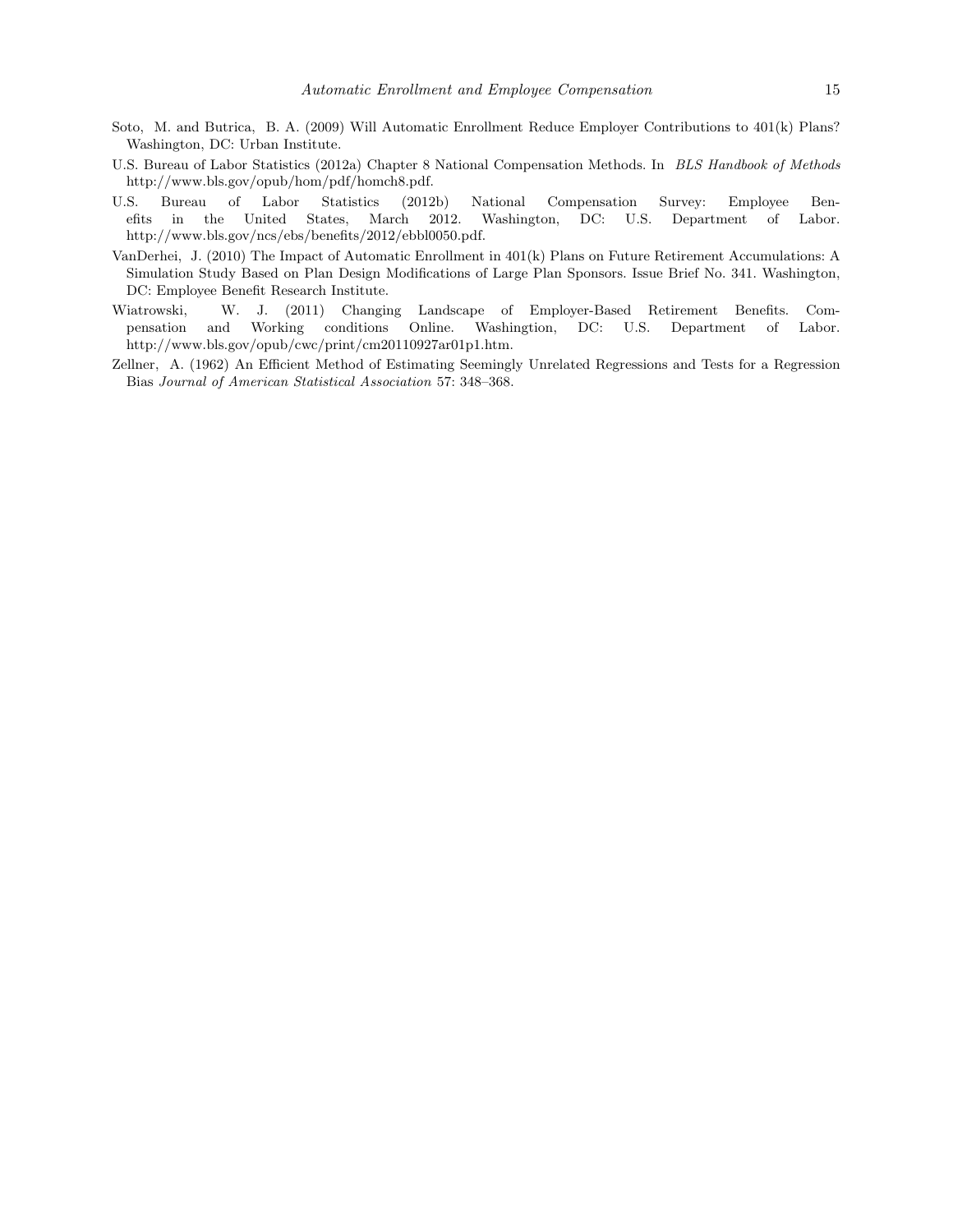| Unit of Measurement.<br>Generosity Measure |                           | Definition                                                                                                                                                                                                                                                                                 |  |  |
|--------------------------------------------|---------------------------|--------------------------------------------------------------------------------------------------------------------------------------------------------------------------------------------------------------------------------------------------------------------------------------------|--|--|
| Plan Provisions                            |                           |                                                                                                                                                                                                                                                                                            |  |  |
| Match rate                                 | Integer from $0$ to $100$ | The percentage of each dollar of em-<br>ployee contributions that is matched<br>(e.g $50$ cents on the dollar or $50$ per-<br>cent).                                                                                                                                                       |  |  |
| Match ceiling                              | Integer from $0$ to $100$ | The limit on the percentage of employee<br>contributions that is matched (e.g. em-<br>ployee's contribution is matched up to<br>6 percent of pay).                                                                                                                                         |  |  |
| Maximum match rate                         | Integer from $0$ to $100$ | Maximum employer's contribution as a<br>percentage of salary. Alternatively, the<br>percentage of salary that the employer<br>would contribute if the employee con-<br>tributed enough to exhaust the em-<br>ployer's match offer. This is computed<br>as: (match rate*match ceiling)/100. |  |  |
| Default contribution rate                  | Integer from $0$ to $100$ | In plans with automatic enrollment, the<br>default employee contribution percent-<br>age.                                                                                                                                                                                                  |  |  |
| Default match rate                         | Integer from $0$ to $100$ | This<br>computed<br>is<br>(match)<br>as:<br>rate*default contribution rate $)/100$ .                                                                                                                                                                                                       |  |  |
| Default max contribution rate              | Integer from $0$ to $100$ | In plans with automatic enrollment, the<br>default employee contribution percent-<br>age at the end of the escalation process.                                                                                                                                                             |  |  |
| Default max match rate                     | Integer from $0$ to $100$ | This<br>is<br>computed<br>match<br>as:<br>$rate*default$<br>contribution<br>max<br>rate $)/100$ .                                                                                                                                                                                          |  |  |

|  | Table 1. Variables |
|--|--------------------|
|  |                    |

Employer Average Cost for Providing Benefits to Workers in a Given Job (from ECEC data)

| DC cost                | \$ per labor hour | Includes all DC plans.                                                                                     |  |  |  |  |
|------------------------|-------------------|------------------------------------------------------------------------------------------------------------|--|--|--|--|
| Wages                  | \$ per labor hour | Includes wages.                                                                                            |  |  |  |  |
| Health insurance costs | \$ per labor hour | Includes health insurance.                                                                                 |  |  |  |  |
| Legal costs            | \$ per labor hour | Includes Social Security, Medicare,<br>state/federal unemployment insurance,<br>and worker's compensation. |  |  |  |  |
| Leave costs            | \$ per labor hour | Includes vacation, holidays, sick leave,<br>and other leave to workers in a given<br>job.                  |  |  |  |  |
| Insurance costs        | \$ per labor hour | Includes life insurance and short-term<br>and long-term disability.                                        |  |  |  |  |
| Other costs            | \$ per labor hour | Include non-production bonuses, sever-<br>ance pay, and supplemental unemploy-<br>ment insurance.          |  |  |  |  |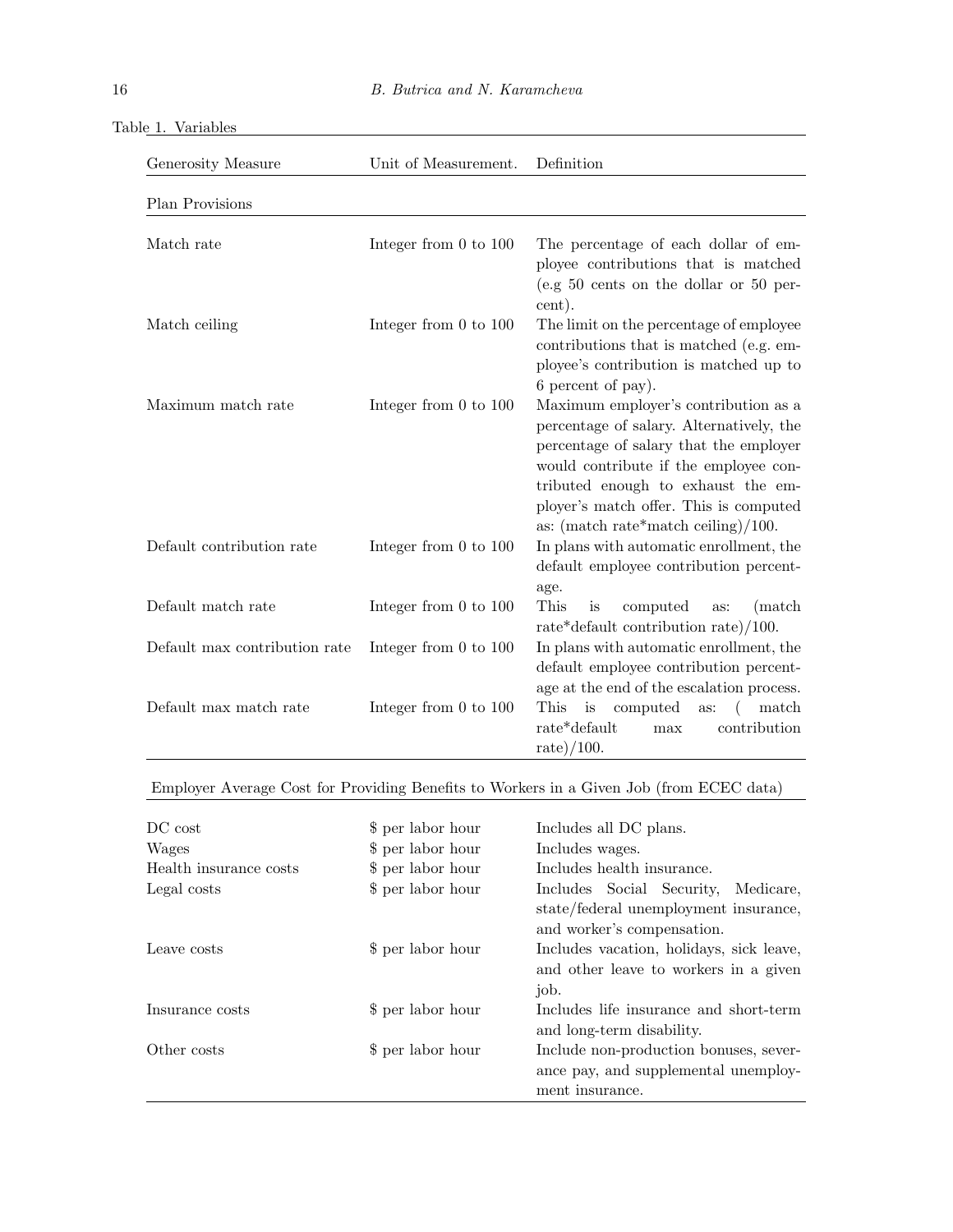|                                      | All      | Without<br>autoenrollment | With<br>autoenrollment |      |
|--------------------------------------|----------|---------------------------|------------------------|------|
| Autoenrollment                       | 14.5%    |                           |                        |      |
| Industry                             |          |                           |                        |      |
| Agriculture, mining and construction | $4.0\%$  | 3.5%                      | $6.7\%$                | ***  |
| Manufacturing                        | 15.0%    | 14.6%                     | 17.1%                  | *    |
| Transportation and public utilities  | 4.3%     | 4.1%                      | $5.0\%$                |      |
| Wholesale trade                      | $6.4\%$  | 5.7%                      | 10.3%                  | ***  |
| Retail trade                         | 7.6%     | 8.5%                      | 1.9%                   | ***  |
| Financial, insurance and real estate | 15.0%    | 14.1%                     | 20.3%                  | ***  |
| Other services                       | 47.9%    | 49.4%                     | 38.7%                  | ***  |
| <b>Size</b>                          |          |                           |                        |      |
| ${}< 500$                            | 67.8%    | 69.7%                     | 56.3%                  | ***  |
| 500-999                              | 14.0%    | 13.4%                     | 17.3%                  | ***  |
| 1,000-2,499                          | 10.2%    | $9.5\%$                   | 14.8%                  | ***  |
| 2,500-4,999                          | 4.7%     | 4.3%                      | $6.7\%$                | $**$ |
| $5,000+$                             | 3.4%     | 3.1%                      | 4.9%                   | $**$ |
| Share of workers with DB plan        | $24.4\%$ | 23.1%                     | 31.6%                  | ***  |
| Share of full-time workers           | 89.0%    | 88.1%                     | 94.1%                  | ***  |
| Share of union workers               | $6.4\%$  | 4.4%                      | 17.7%                  | ***  |
| <b>Wages</b> (tercile)               |          |                           |                        |      |
| <b>Bottom</b>                        | 12.0%    | 13.4%                     | $4.0\%$                | ***  |
| Middle                               | 34.0%    | 33.7%                     | 35.9%                  |      |
| Top                                  | 54.0%    | 52.9%                     | $60.1\%$               | ***  |
| Metropolitan area                    | 91.1%    | 90.5%                     | 94.8%                  | ***  |
| Region                               |          |                           |                        |      |
| Northeast                            | 20.9%    | 21.6%                     | $16.8\%$               | ***  |
| Midwest                              | 20.5%    | 20.3%                     | 21.5%                  |      |
| South                                | 36.9%    | 37.5%                     | 33.3%                  | **   |
| West                                 | 21.7%    | 20.6%                     | 28.3%                  | ***  |

Table 2. Distribution of Workers in Savings & Thrift Plans With and Without Autoenrollment by Establishment Characteristics

Notes: Sample includes savings and thrift plans with flat employer match structures. Job-level weights are used to reflect the percentage of workers in the population. Statistical difference between those without and with autoenrollment is denoted by \* p < .10, \*\* p < .05, and \*\*\* p < .01.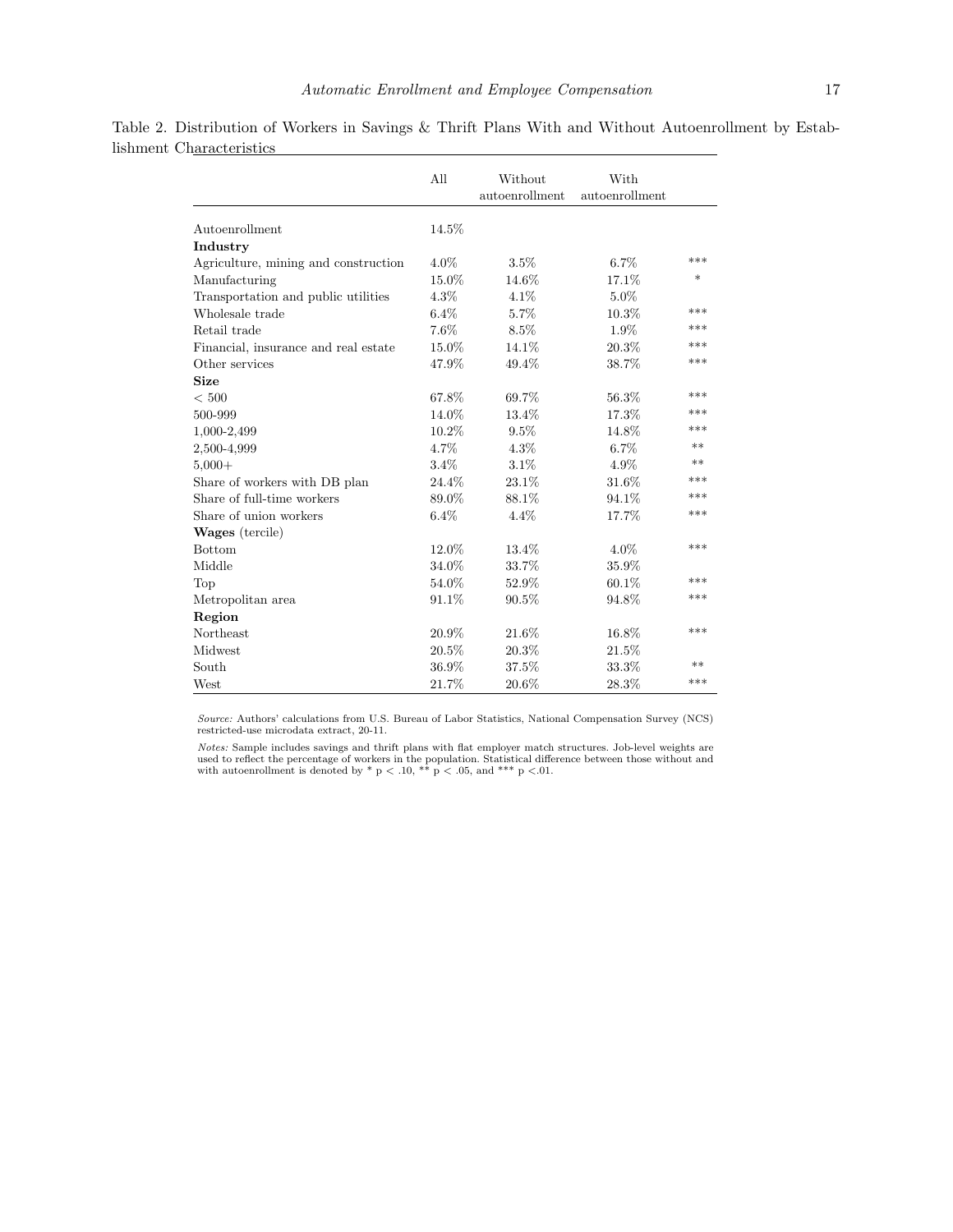|                           | All  |         | Withou<br>autoenrollment |         | With<br>autoenrollment |         |     |
|---------------------------|------|---------|--------------------------|---------|------------------------|---------|-----|
|                           | Mean | St. dev | Mean                     | St. dev | Mean                   | St. dev |     |
| Participation rate        | 68.7 | 26.0    | 67.3                     | 26.2    | 77.1                   | 23.3    | *** |
| Maximum match rate        | 3.5  | 1.7     | 3.5                      | 1.7     | $3.2\,$                | 1.4     | *** |
| Match rate                | 71.1 | 31.8    | 72.1                     | 32.3    | 65.4                   | 28.3    | *** |
| Match ceiling             | 5.0  | 1.4     | 5.0                      | 1.5     | 5.1                    | 1.2     |     |
| Default contribution rate |      |         |                          |         | 2.8                    | 1.1     |     |
| Default max contribution  |      |         |                          |         | 3.4                    | 1.7     |     |
| rate                      |      |         |                          |         |                        |         |     |

Table 3. Participation and Plan Provisions Among Workers in Savings & Thrift Plans by Autoenrollment

Notes: Sample includes savings and thrift plans with flat employer match structures. Job-level weights are used to reflect the percentage of workers in the population. Statistical difference between those without and with autoenrollment is denoted by  $*$  p  $<$  .10,  $**$  p  $<$  .05, and  $***$  $\rm p < 01.$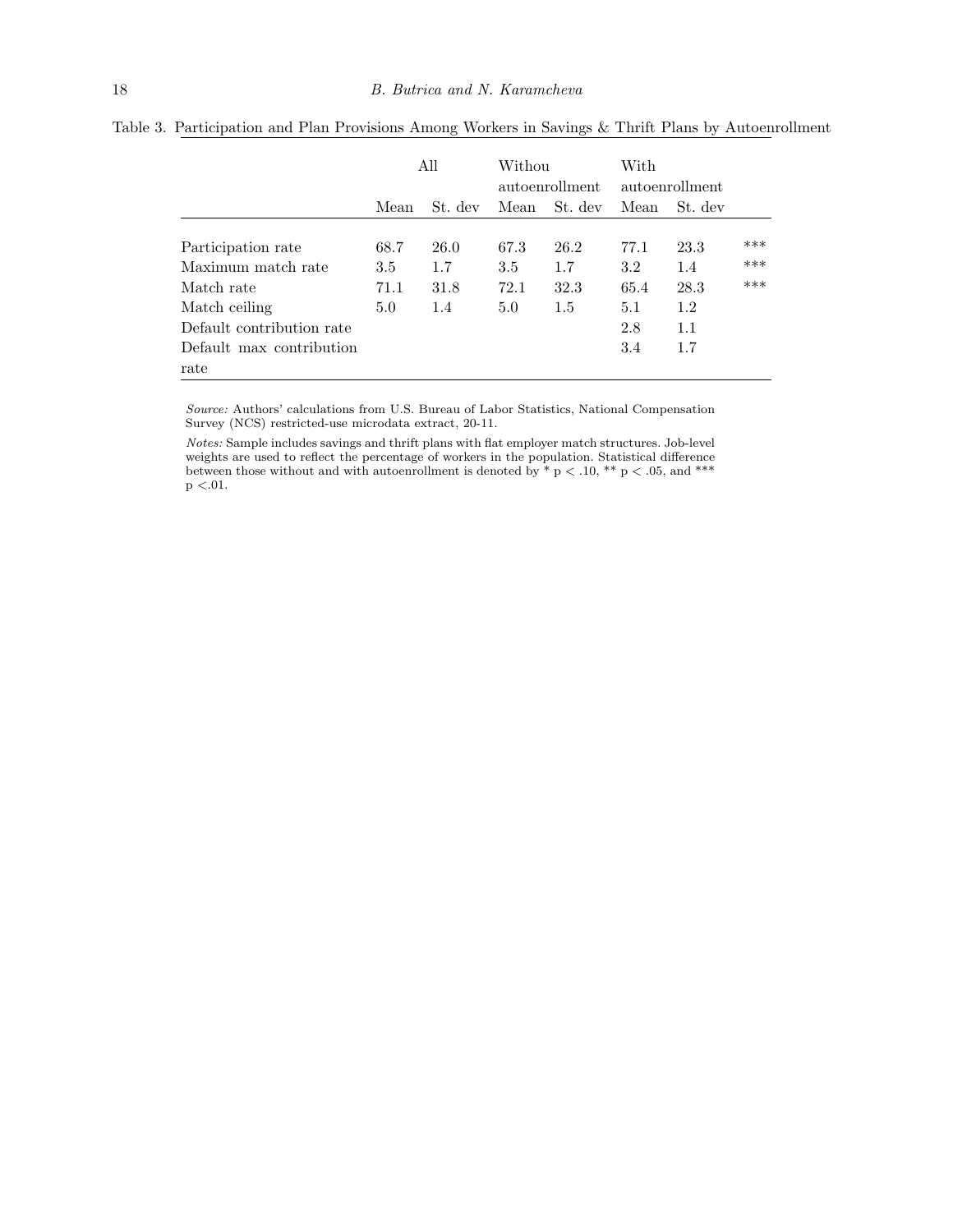|                    | All     | Without<br>autoenrollment | With<br>autoenrollment |       |
|--------------------|---------|---------------------------|------------------------|-------|
| DC costs           | \$1.2   | \$1.2                     | \$1.1                  |       |
| Total non-DC costs | \$36.9  | \$36.4                    | \$39.7                 | ***   |
| Total costs        | \$38.0  | \$37.6                    | \$40.9                 | ***   |
| Wages              | \$26.2  | \$26.0                    | \$27.7                 | $**$  |
| Defined benefit    | \$0.5   | \$0.5                     | \$0.6\$                |       |
| Health insurance   | \$3.0   | \$2.9                     | \$3.8                  | ***   |
| Leave              | $\$3.1$ | $\$3.1$                   | \$3.4                  | $***$ |
| Insurance          | \$0.2   | \$0.2\$                   | \$0.2\$                | ***   |
| Legal              | \$2.8   | \$2.7                     | \$2.9                  | ***   |
| Other              | \$1.0   | \$1.0                     | \$1.1                  |       |

Table 4. Average Wages and Benefits of Workers in Savings & Thrift Plans by Autoenrollment

Notes: Sample includes savings and thrift plans with flat employer match structures. Job-level weights are used to reflect the percentage of workers in the population. Statistical difference between those without and with autoenrollment is denoted by  $*$  p  $<$  .10,  $**$  p  $<$  .05, and  $***$  $p < 01$ .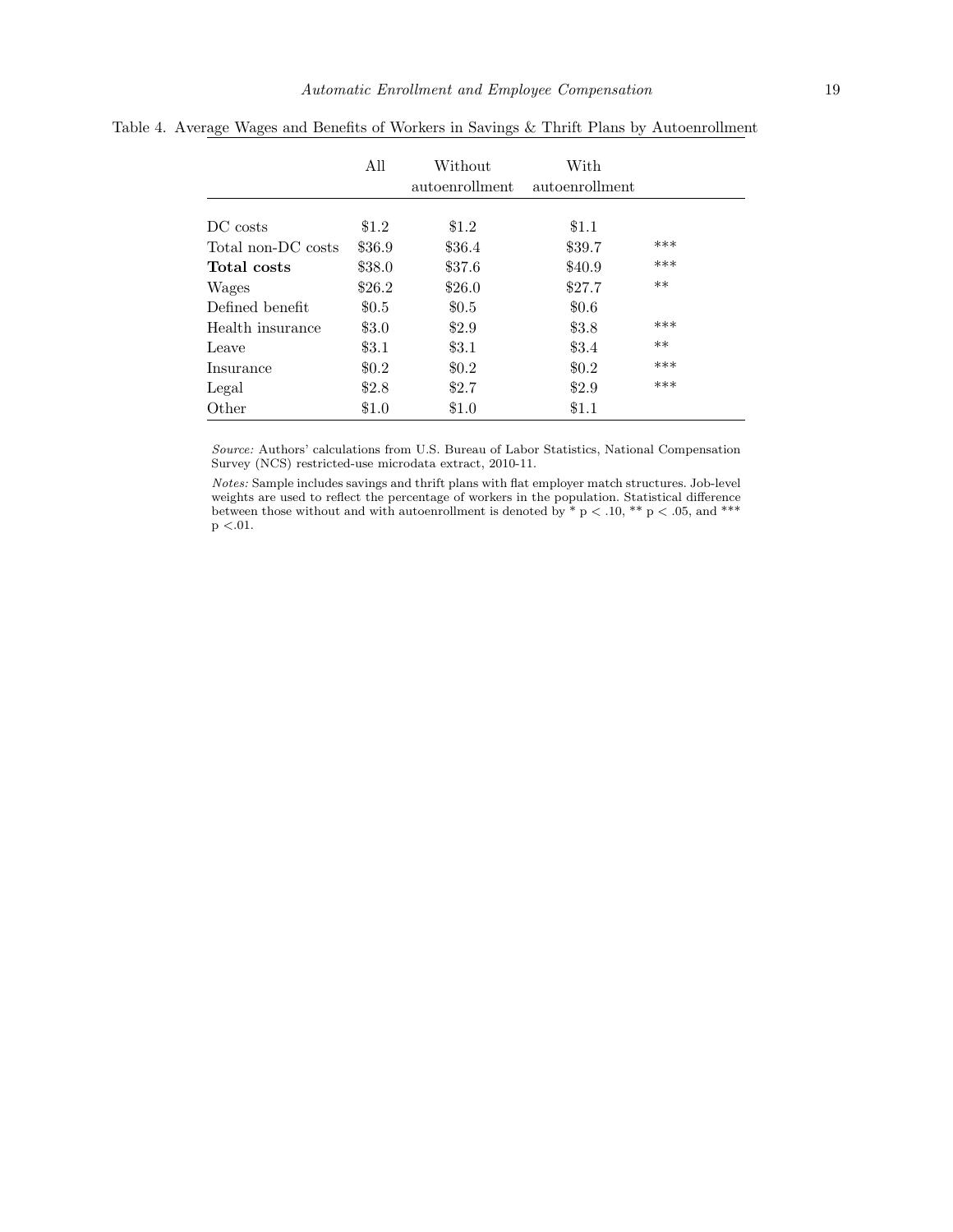|                                      | Model 1     | Model <sub>2</sub> |
|--------------------------------------|-------------|--------------------|
|                                      |             |                    |
| Maximum match                        | 0.161       |                    |
| Default match Rate                   |             | 0.812              |
| Autoenrollment                       | $6.990***$  |                    |
| Industry (omitted=Wholesale trade)   |             |                    |
| Agriculture, mining $&$ construction | $-7.887*$   | 0.955              |
| Manufacturing                        | $-3.927*$   | $-5.140$           |
| Transportation & public utilities    | $-1.993$    | 9.909              |
| Retail trade                         | $-3.380$    | $14.201**$         |
| Financial, insurance & real estate   | 1.745       | 5.171              |
| Other services                       | $-4.460*$   | 1.481              |
| Size of 500 or more participants     | $-0.530$    | $-3.309$           |
| Share of workers with DB plan        | 1.229       | 3.623              |
| Share of full-time workers           | $18.202***$ | 6.282              |
| Share of union workers               | 2.846       | $-2.080$           |
| Average wage per hour                | $0.226***$  | $0.219***$         |
| Metropolitan area                    | $-3.888$    | $-5.571$           |
| Region (omitted=Northeast)           |             |                    |
| Midwest                              | $-3.707*$   | $-8.028**$         |
| South                                | $-0.813$    | $-5.646$           |
| West                                 | $-3.111*$   | $-4.216$           |
| Flag for imputed participation       | $-3.577**$  | $-7.548***$        |
| Flag for imputed plan                | 4.542       | 1.911              |
| Constant                             | $54.264***$ | 76.715***          |
| Adjusted R-squared                   | 0.123       | 0.138              |

Table 5. OLS Estimates of the Relationship between Participation Rate and Automatic Enrollment

Notes: Sample includes savings and thrift plans with flat employer match structures. Significance is denoted by  $*$  p  $<$  .10,  $**$  p  $<$  .05, and  $***$  p  $<$  01.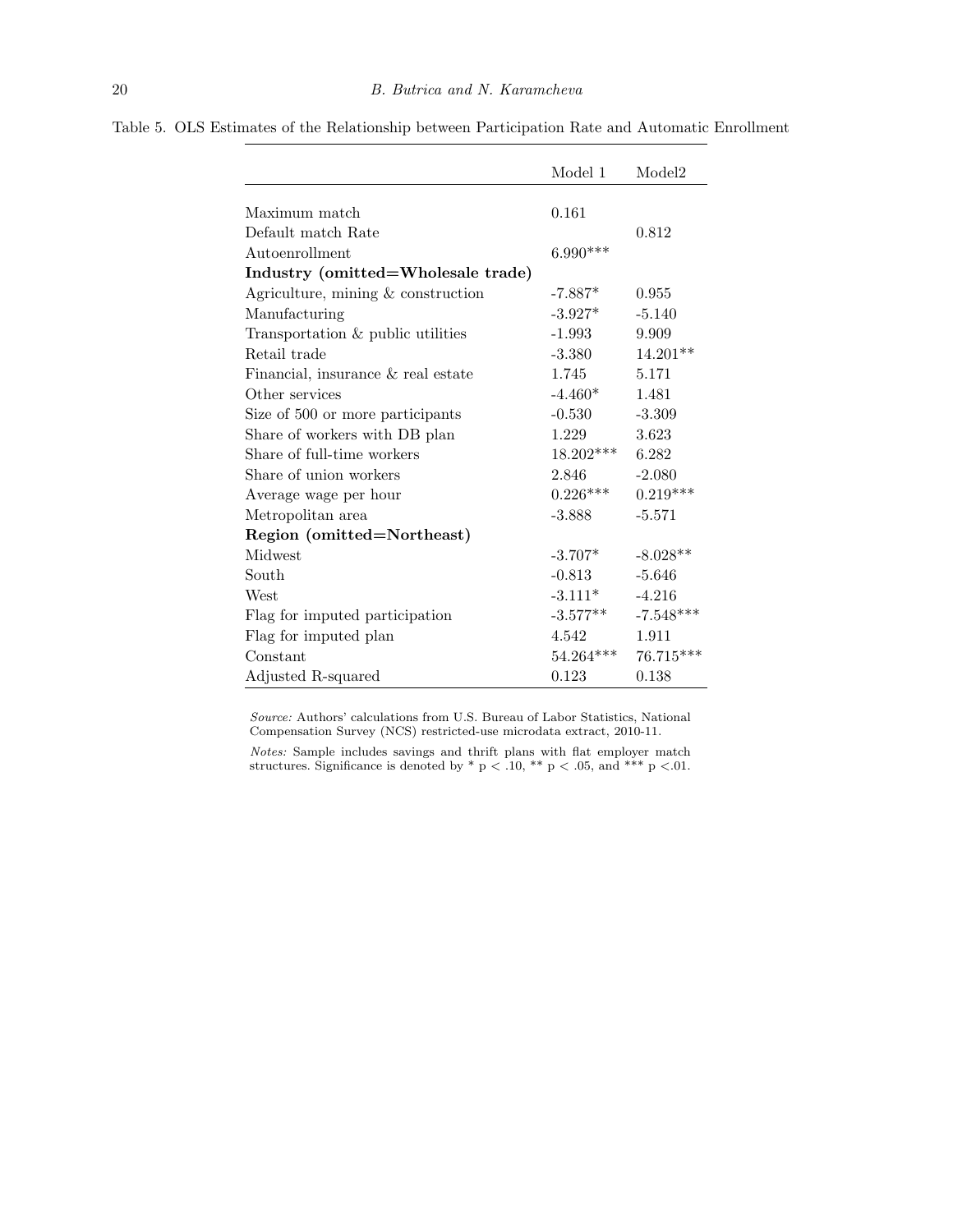|                                      | Y=Maximum<br>match rate | Y=Match<br>rate | Y=Match<br>ceiling |
|--------------------------------------|-------------------------|-----------------|--------------------|
| Autoenrollment                       | $-0.380***$             | $-8.262***$     | 0.013              |
| Industry (omitted=Wholesale trade)   |                         |                 |                    |
| Agriculture, mining $&$ construction | $-0.206$                | $-0.767$        | $-0.155$           |
| Manufacturing                        | 0.322                   | $-3.939$        | $0.462*$           |
| Transportation & public utilities    | 0.334                   | 6.909           | $-0.152$           |
| Retail trade                         | 0.358                   | $18.691**$      | $-0.772***$        |
| Financial, insurance & real estate   | $1.088***$              | $15.173**$      | 0.123              |
| Other services                       | $-0.018$                | 1.658           | $-0.500***$        |
| Size of 500 or more participants     | $0.206*$                | $4.902**$       | $-0.113$           |
| Share of workers with DB plan        | 0.086                   | $-4.344*$       | $0.344^{***}\;$    |
| Share of full-time workers           | $-0.223$                | 1.028           | $-0.249**$         |
| Share of union workers               | $-0.183$                | $-2.400$        | 0.090              |
| Metropolitan area                    | $0.263*$                | $-2.662$        | $0.430^{***}\,$    |
| Region (omitted=Northeast)           |                         |                 |                    |
| Midwest                              | $-0.147$                | $-1.923$        | $-0.121$           |
| South                                | $-0.276*$               | $-4.258$        | $-0.074$           |
| West                                 | 0.071                   | $-0.577$        | 0.159              |
| Flag for imputed plan                | $-0.111$                | $-3.041$        | $-0.025$           |
| Constant                             | $3.426***$              | 74.797***       | $5.030***$         |
| Adjusted R-squared                   | 0.082                   | 0.071           | 0.083              |

Notes: Sample includes savings and thrift plans with flat employer match structures. Significance is denoted by  $*$  p  $< .10, **$  p  $< .05,$  and  $***$  p  $< .01$ .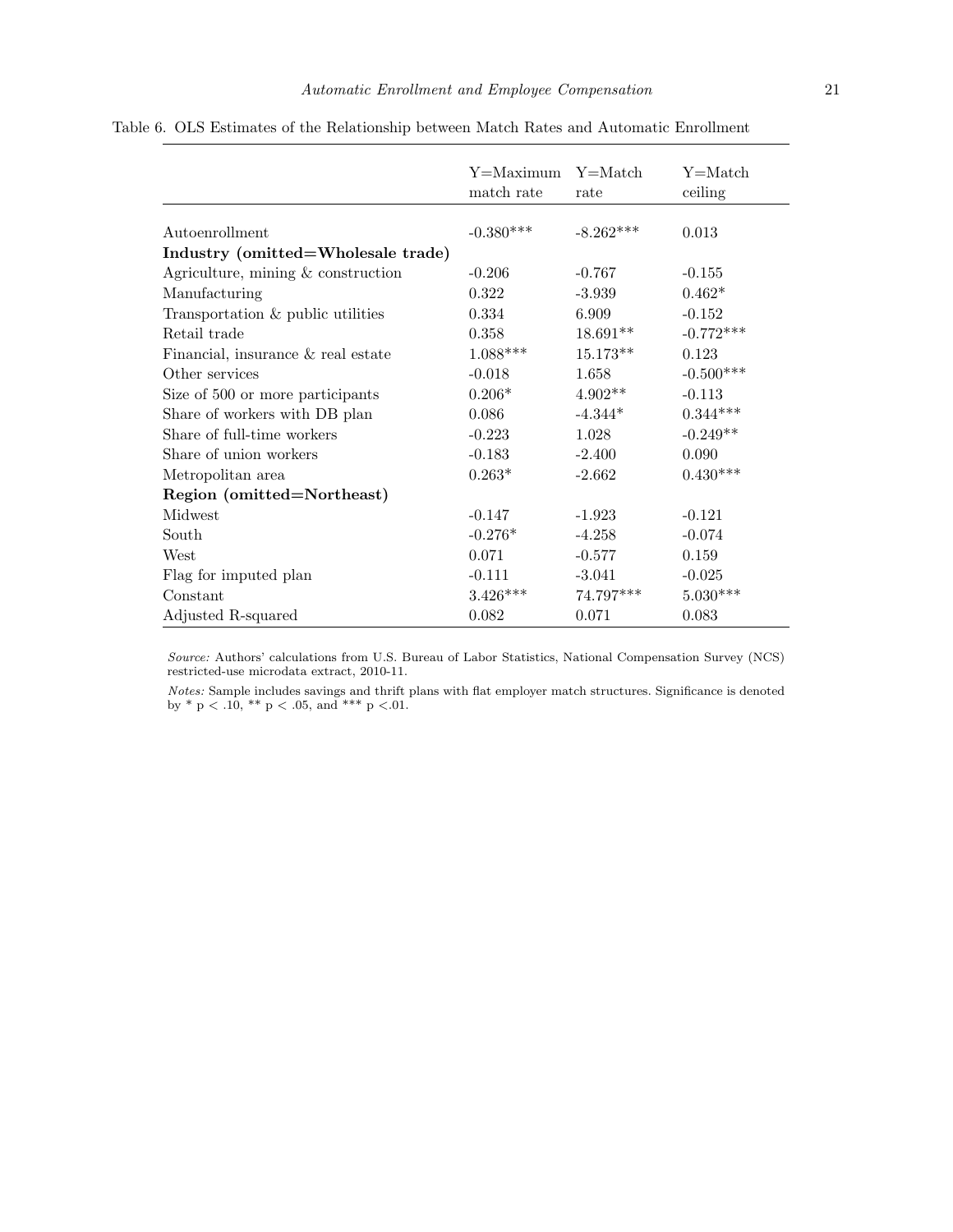|                                           | $Y = Total$<br>costs  | $Y = DC$<br>costs   | $Y = Non-$<br>DC<br>costs | $Y = DC$<br>cost<br>share | $Y = DC$<br>cost<br>share |
|-------------------------------------------|-----------------------|---------------------|---------------------------|---------------------------|---------------------------|
|                                           |                       |                     |                           | Model 1                   | Model 2                   |
|                                           |                       |                     | 1.337                     | 0.001                     | 0.001                     |
| Autoenrollment                            | 1.418                 | 0.028               |                           |                           |                           |
| Industry (omitted $=$ Wholesale trade)    | $8.831***$            | 0.266               | $8.531***$                | $\,0.003\,$               |                           |
| Agriculture, mining & construction        | 1.032                 | $-0.022$            |                           | $-0.002$                  | $-0.001$<br>$-0.002$      |
| Manufacturing                             | $16.506***$           | $0.921***$          | 1.159<br>$15.559***$      | $0.007**$                 | 0.003                     |
| Transportation & public utilities         |                       |                     |                           |                           | $0.005**$                 |
| Retail trade                              | $-3.209$<br>$7.790**$ | 0.023<br>$0.493***$ | $-3.146$<br>$7.391**$     | 0.003<br>$0.009***$       | $0.007***$                |
| Financial, insurance & real estate        |                       |                     |                           |                           |                           |
| Other services                            | 3.343                 | $0.281*$            | 3.110                     | $0.004**$                 | 0.003                     |
| Size (omitted= $<$ 500)                   |                       |                     |                           |                           |                           |
| $500 - 999$                               | 0.769                 | 0.115               | 0.639                     | 0.002                     | 0.001                     |
| $1000 - 2499$                             | $3.686^*$             | $0.312**$           | $3.431*$                  | $0.004**$                 | 0.002                     |
| $2500 - 4999$                             | $9.085**$             | $0.298**$           | $8.841***$                | 0.003                     | 0.001                     |
| $5000+$                                   | $12.587***$           | $0.543***$          | 12.124***                 | 0.003                     | 0.000                     |
| Share of workers with DB plan             | $3.755***$            | $-0.226***$         | $4.082**$                 | $-0.005***$               | $-0.007***$               |
| Share of workers with health benefits     | $-1.198$              | 0.040               | $-1.019$                  | 0.003                     | 0.004                     |
| Share of workers with leave               | $-0.194$              | $-0.266$            | $-0.181$                  | $-0.011**$                | $-0.011**$                |
| Share of workers with insurance benefit   | $6.336***$            | $0.372**$           | $6.084*$                  | $0.007***$                | $0.004*$                  |
| Share of workers with other costs         | $7.035***$            | $0.257***$          | $6.764***$                | $\rm 0.002$               | 0.000                     |
| Has other DC plan                         | $2.381**$             | $0.330***$          | 2.027                     | $0.006***$                | $0.005***$                |
| Share of full-time workers                | $15.192***$           | $0.587***$          | $14.349***$               | $0.006*$                  | 0.001                     |
| Share of union workers                    | 0.770                 | 0.091               | 0.607                     | 0.000                     | $-0.001$                  |
| Metropolitan area                         | $6.606***$            | $0.450***$          | $6.208***$                | $0.006***$                | $0.004***$                |
| Region (omitted $=$ Northeast)            |                       |                     |                           |                           |                           |
| Midwest                                   | $-14.408***$          | $-0.556***$         | $-13.854***$              | $-0.005***$               | $-0.002$                  |
| South                                     | $-12.491**$           | $-0.458**$          | $-12.101***$              | $-0.003*$                 | $-0.001$                  |
| West                                      | $-8.050$              | $-0.362***$         | $-7.695***$               | $-0.004***$               | $-0.003**$                |
| Flag for imputed costs                    | 0.139                 | $-0.092$            | $-1.274$                  | 0.001                     | 0.001                     |
| Total costs quintile (omitted $=$ bottom) |                       |                     |                           |                           |                           |
| Second                                    |                       |                     |                           |                           | 0.001                     |
| Middle                                    |                       |                     |                           |                           | $0.006*$                  |
| Fourth                                    |                       |                     |                           |                           | $0.012***$                |
| Top                                       |                       |                     |                           |                           | $0.017***$                |
| Constant                                  | $10.660*$             | $-0.118$            | 12.068*                   | $0.012**$                 | $0.013**$                 |
| R-squared                                 | 0.277                 | 0.227               | 0.272                     | 0.173                     | 0.238                     |

Table 7. Seemingly Unrelated Regression Results of Establishment Costs on Automatic Enrollment

Notes: Sample includes savings and thrift plans with flat employer match structures. Significance is denoted by  $* p < .10$ , \*\* p < .05, and \*\*\* p <.01. Breusch-Pagan test of independence: chi2=296.060, Pr=0.0000. Joint test of significance of autoenrollment: chi2=0.83, Pr=0.6595.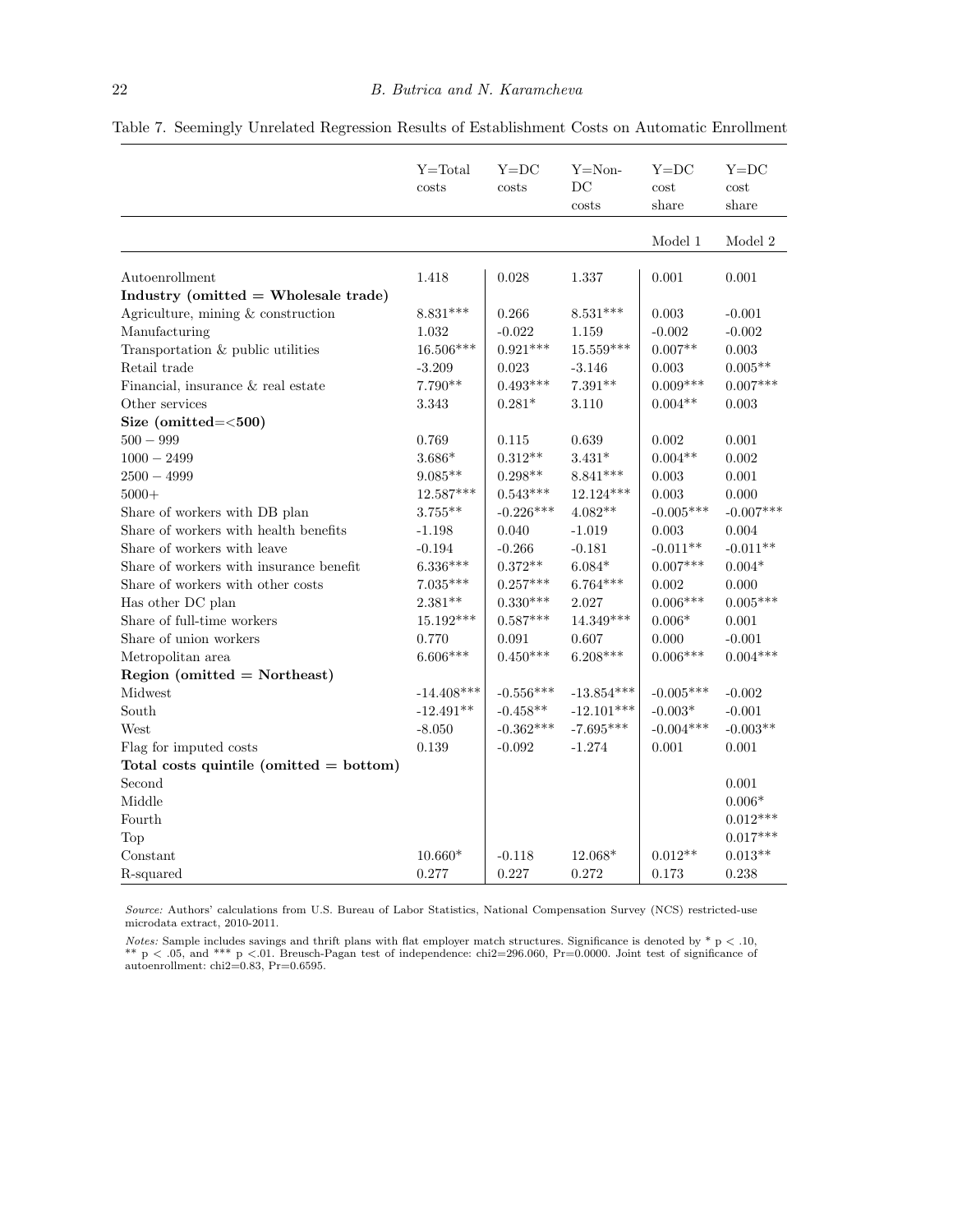|                                       | $Y = DC$<br>costs | $Y = Wages$     | $Y = \text{Legal}$<br>costs | $Y = Health$<br>insurance<br>costs | $Y = DB$<br>costs | $Y =$ Leave<br>costs | $Y = Insquare$<br>costs | $Y = Other$<br>costs |
|---------------------------------------|-------------------|-----------------|-----------------------------|------------------------------------|-------------------|----------------------|-------------------------|----------------------|
| Autoenrollment                        | 0.030             | 0.875           | 0.072                       | $0.308***$                         | $-0.171**$        | $0.266*$             | 0.013                   | 0.173                |
| Industry (omitted = Wholesale         |                   |                 |                             |                                    |                   |                      |                         |                      |
| trade)                                |                   |                 |                             |                                    |                   |                      |                         |                      |
| Agriculture, mining $\&$ construction | 0.239             | $5.970**$       | $0.834***$                  | 0.304                              | 0.182             | 0.233                | 0.017                   | 0.040                |
| Manufacturing                         | $-0.023$          | 0.207           | 0.185                       | $0.549**$                          | 0.021             | 0.291                | 0.025                   | 0.138                |
| Transportation & public utilities     | $0.888***$        | $9.751***$      | $1.158***$                  | $1.531***$                         | $1.137***$        | $1.804***$           | $0.133***$              | $0.156\,$            |
| Retail trade                          | $-0.035$          | $-2.439$        | $-0.351*$                   | $-0.359$                           | $-0.290$          | $-0.387$             | $-0.039$                | $-0.093$             |
| Financial, insurance & real estate    | $0.516***$        | $3.675*$        | 0.088                       | $0.736***$                         | $-0.049$          | $0.950***$           | $0.080**$               | $2.455\,$            |
| Other services                        | 0.264             | 2.465           | 0.097                       | $0.490**$                          | $-0.128$          | $0.589*$             | 0.002                   | $-0.771$             |
| Size (omitted= $<$ 500)               |                   |                 |                             |                                    |                   |                      |                         |                      |
| $500 - 999$                           | 0.147             | 0.439           | 0.047                       | $0.320**$                          | $-0.153$          | 0.313                | 0.0428                  | 0.035                |
| $1000 - 2499$                         | $0.339***$        | $2.465***$      | $0.198**$                   | $0.447***$                         | $-0.113$          | $0.649***$           | $0.087***$              | 0.067                |
| $2500 - 4999$                         | $0.369***$        | $5.196***$      | $0.394^{***}\,$             | $0.287*$                           | 0.084             | $1.247***$           | $0.074***$              | $3.234***$           |
| $5000+$                               | $0.577***$        | $7.341***$      | $0.565^{\ast\ast\ast}$      | $0.541***$                         | 0.185             | $1.425***$           | $0.058**$               | $3.235***$           |
| Share of workers with DB plan         | $-0.317***$       | 1.570           | $0.174*$                    | 0.267                              | $2.296***$        | $0.591***$           | $0.047**$               | $0.375\,$            |
| Has other DC plan                     | $0.384$ ***       | $1.966**$       | $0.206***$                  | $0.401$ ***                        | 0.081             | $0.305$ **           | $0.051$ ***             | $-0.133$             |
| Share of full-time workers            | $0.829$ ***       | 13.286<br>$***$ | $0.992$ ***                 | $1.558*$                           | 0.037             | $2.061$ ***          | $0.139***$              | 0.668                |
| Share of union workers                | 0.076             | $-1.377$        | $0.310**$                   | $2.043$ **                         | $-0.025$          | 0.010                | $0.100$ ***             | $-1.279$             |
| Metropolitan area                     | $0.486***$        | $5.437$ ***     | $0.455***$                  | $0.145***$                         | 0.024             | $0.780***$           | $0.047**$               | $-0.002$             |
| Region                                |                   |                 |                             |                                    |                   |                      |                         |                      |
| (omitted=Northeast)                   |                   |                 |                             |                                    |                   |                      |                         |                      |
| Midwest                               | $-0.568$<br>$***$ | $-8.004$<br>*** | $-0.799***$                 | $-0.959***$                        | $-0.178$          | $-1.383***$          | $-0.085***$             | $-2.695***$          |
| South                                 | $-0.469***$       | $-6.984***$     | $-0.703***$                 | $-0.658***$                        | $-0.179*$         | $-1.269***$          | $-0.099***$             | $-2.276**$           |
| West                                  | $-0.350***$       | $-3.602***$     | $-0.327***$                 | $-0.507***$                        | $-0.009$          | $-0.599***$          | $-0.060***$             | $-2.222**$           |
| Constant                              | $-0.099$          | $8.887***$      | 1.494                       | $1.048***$                         | 0.116             | 0.132                | 0.022                   | 1.368                |
| R-squared                             | 0.225             | 0.264           | 0.325                       | 0.415                              | 0.485             | 0.348                | 0.227                   | 0.052                |

Table 8. Seemingly Unrelated Regression Results of Establishment Costs on Automatic Enrollment

Source: Authors' calculations from U.S. Bureau of Labor Statistics, National Compensation Survey (NCS) restricted-use microdata extract, 2010-11.

Notes: Sample includes savings and thrift plans with flat employer match structures. Significance is denoted by  $* p < .10, ** p < .05$ , and  $* * p < .05$  and  $* * p < .05$  and  $* * p < .05$  and  $* * p < .05$  include during for imputed sects. Li \*\*\* p <.01. Breusch-Pagan test of independence: chi2=5077.233, Pr=0.0000. Other controls include dummies for imputed costs. Joint test of significance of autoenrollment: chi2=19.84, Pr=0.0109.

23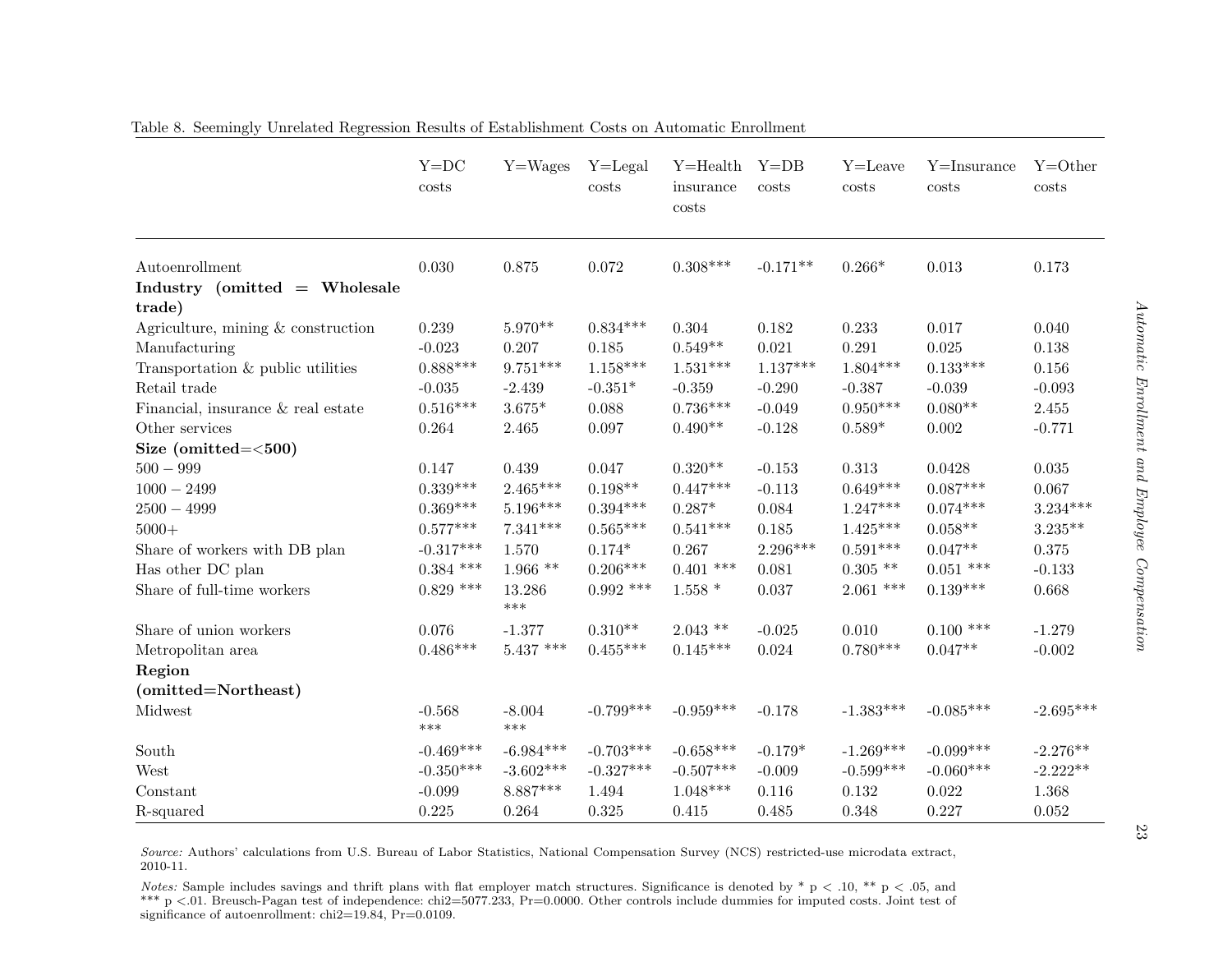

Fig. 1. Prevalence of Automatic Enrollment by Industry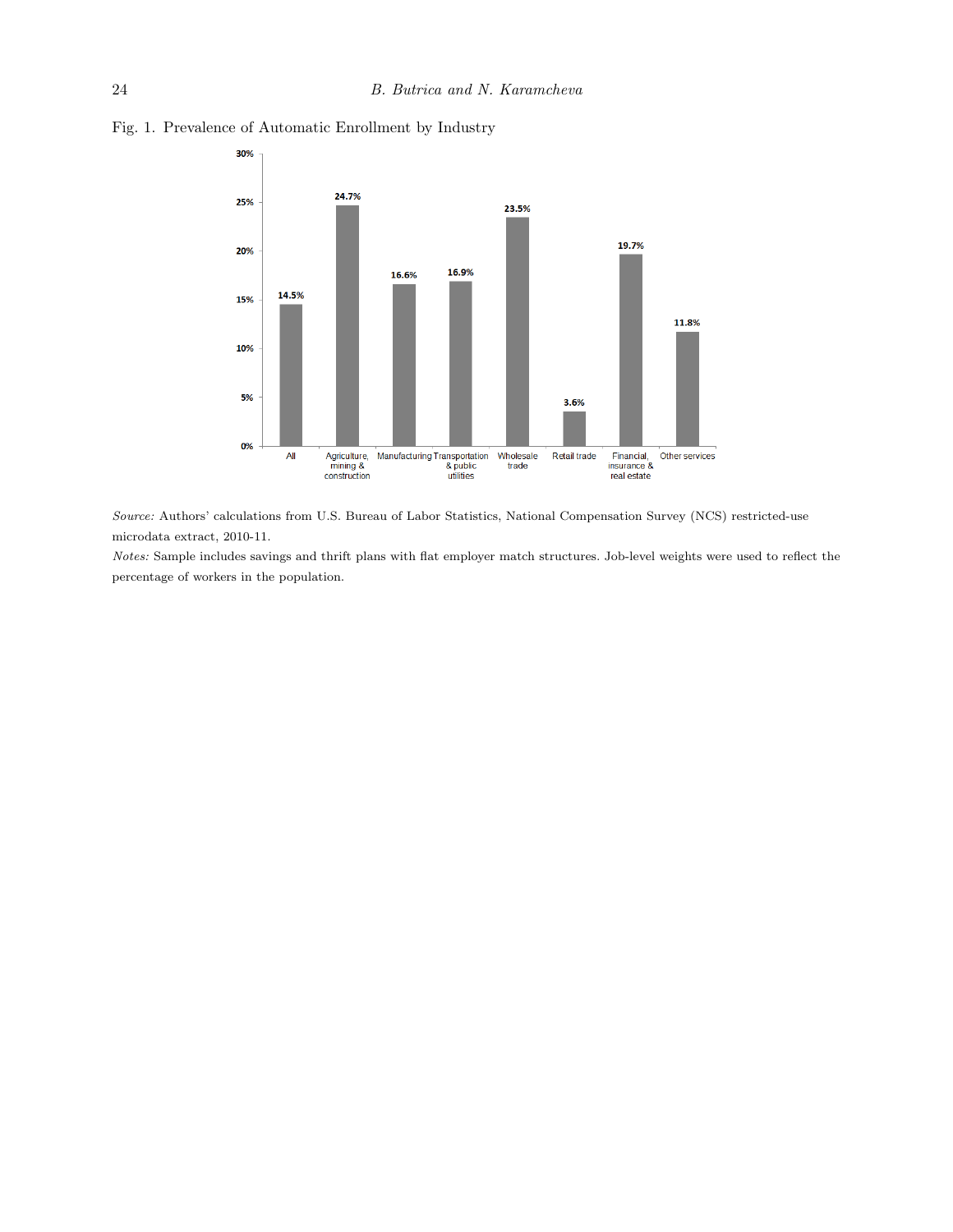

Fig. 2. Prevalence of Automatic Enrollment by Establishment Size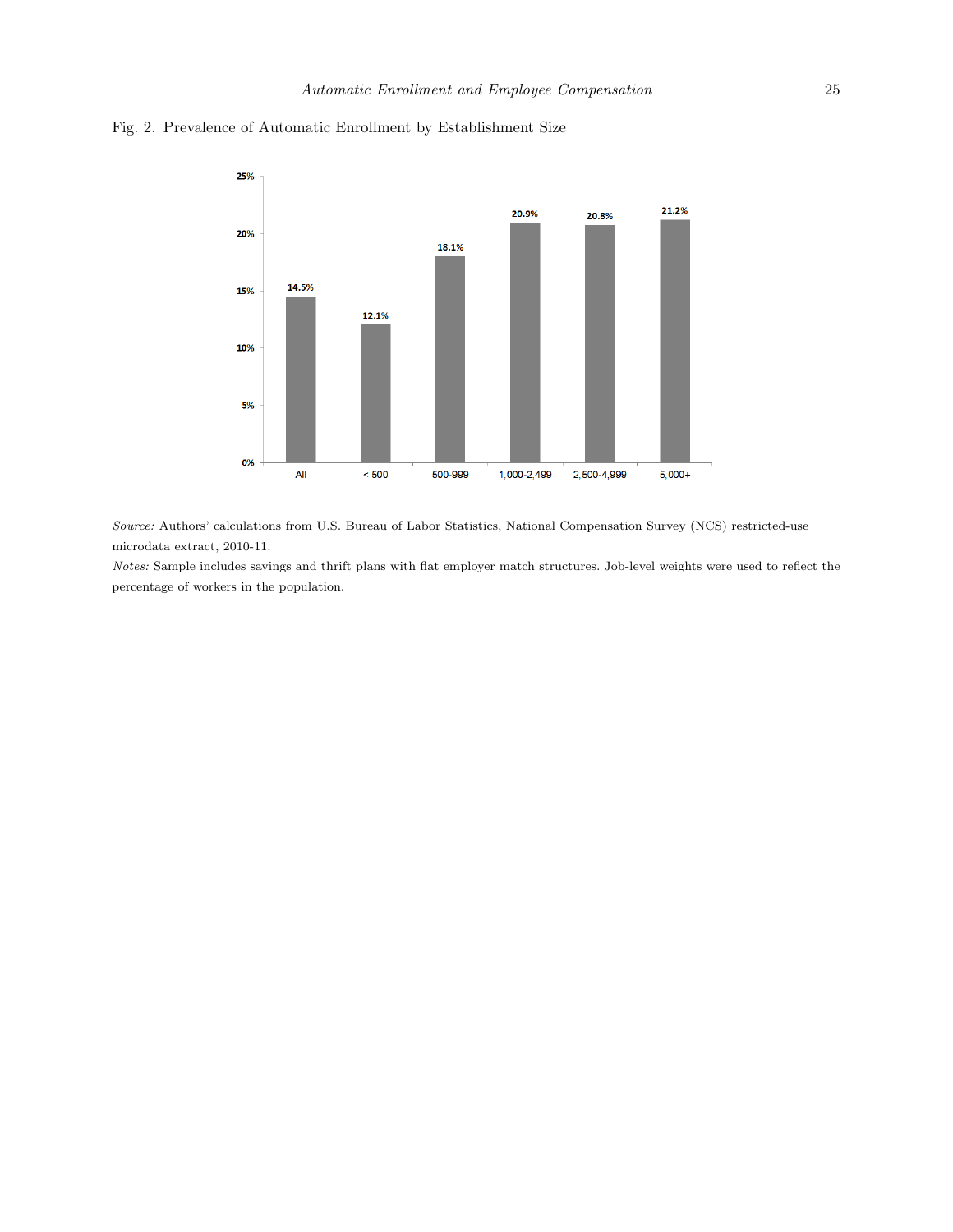

Fig. 3. Average Maximum Match of Workers by Industry and Autoenrollment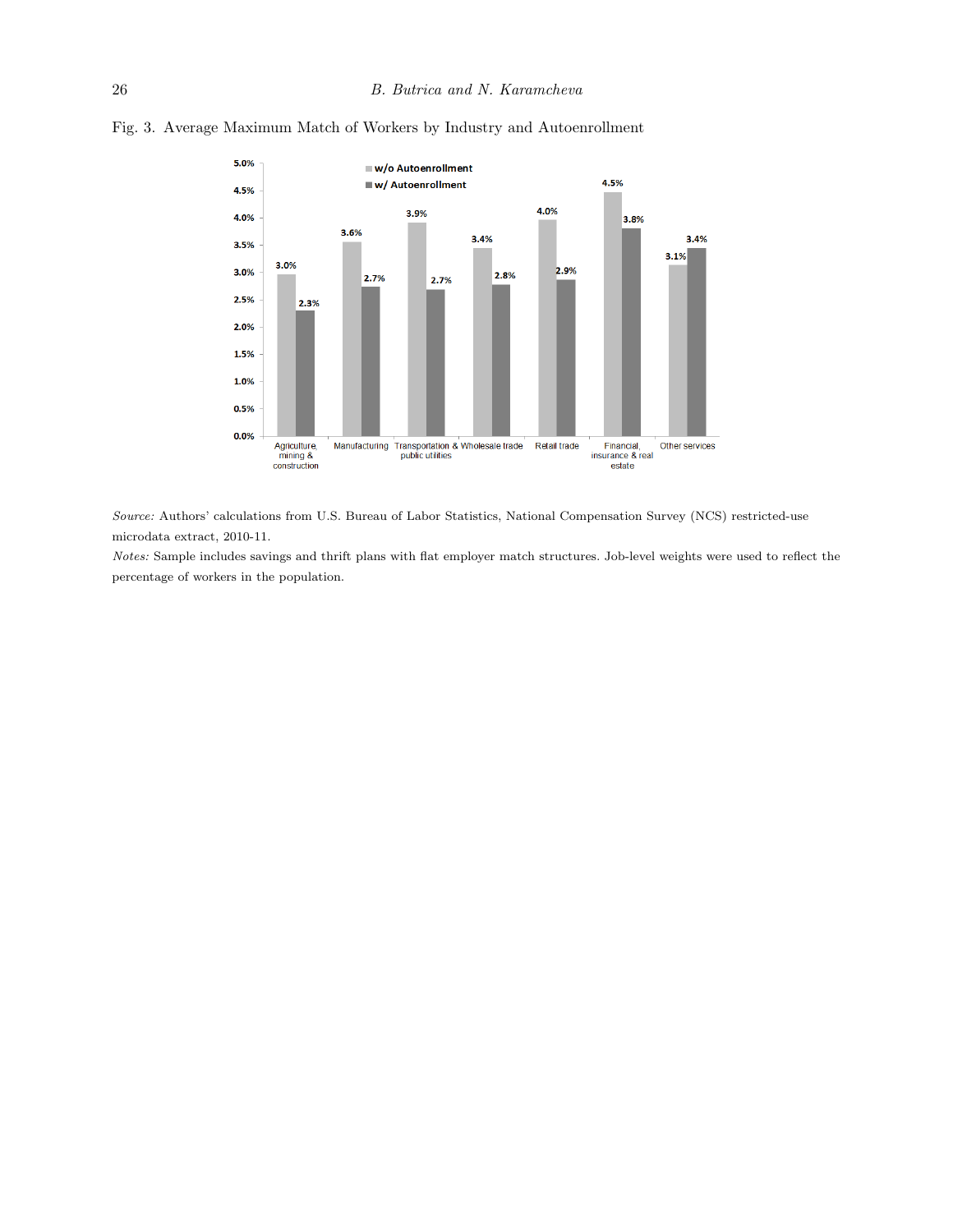

#### Fig. 4. Average Maximum Match of Workers by Establishment Size and Autoenrollment

Source: Authors' calculations from U.S. Bureau of Labor Statistics, National Compensation Survey (NCS) restricted-use microdata extract, 2010-11.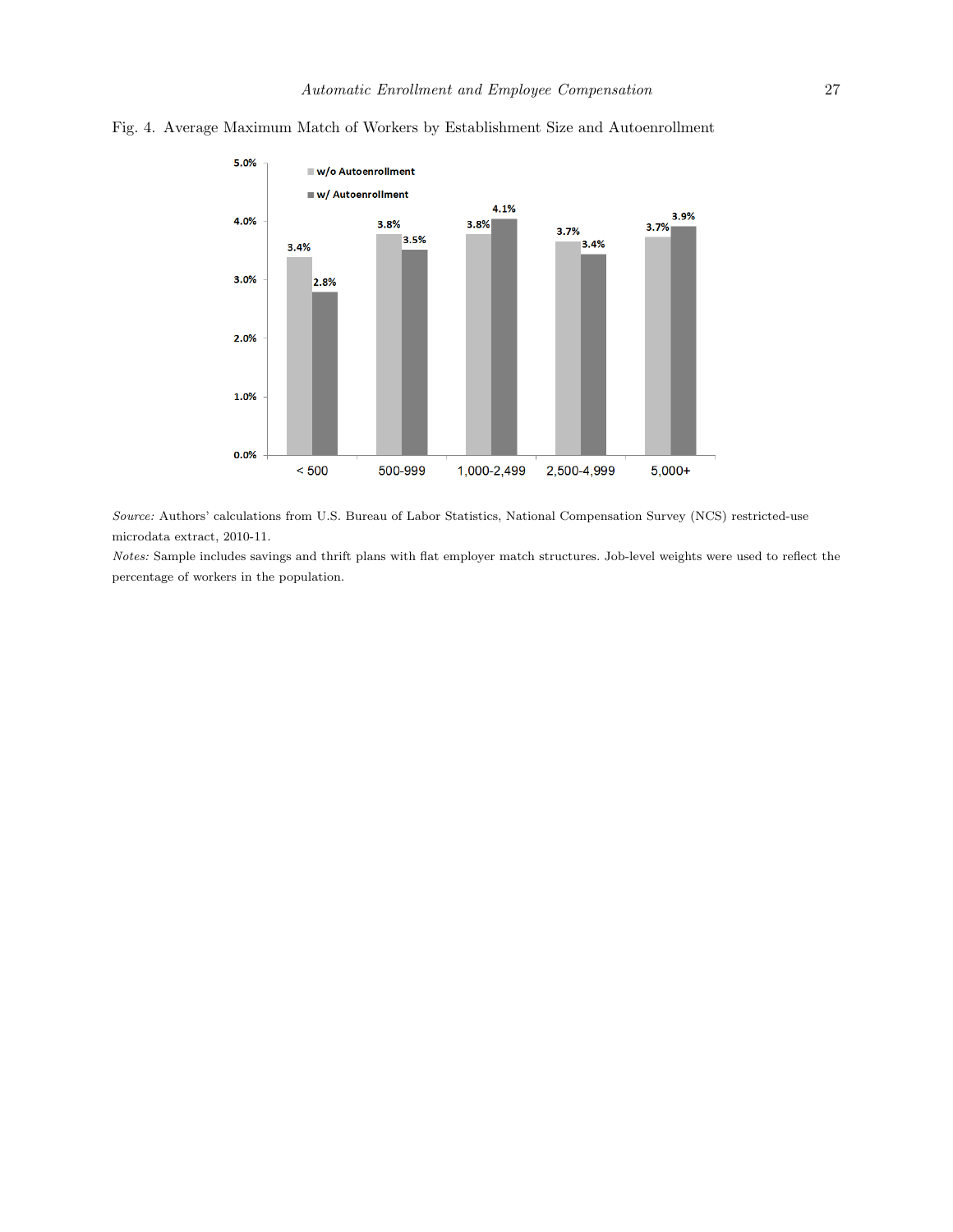

Fig. 5. Distribution of Maximum and Default Match by Autoenrollment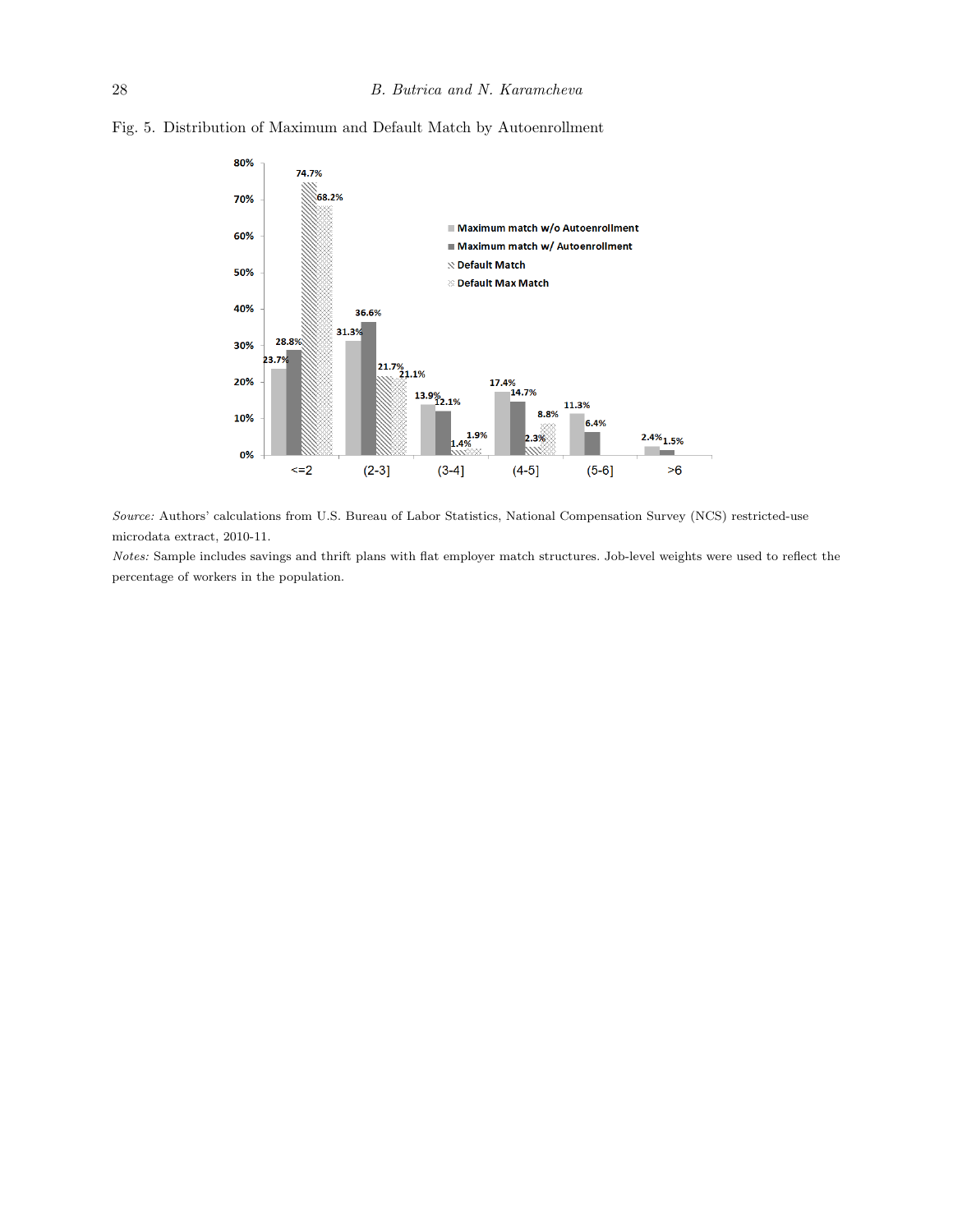#### Notes

<sup>1</sup>The Survey of Income and Program Participation shows that 59 percent of eligible workers in the bottom income tercile participate in a DC plan, compared with 85 percent of those in the top tercile (Karamcheva and Sanzenbacher [\(2013\)](#page-15-10)).

<sup>2</sup>Adams [\(2011\)](#page-14-3) reports that only 3 out of 10 plan sponsors say "all or nearly all" of their participants defer enough income to take full advantage of the maximum employer match.

 $3$ Even among full-time workers – whose participation rates are typically higher – participation rates were 91 percent in DB pensions but only 74 percent in DC plans (U.S. Bureau of Labor Statistics [\(2012b\)](#page-16-3)).

<sup>4</sup>See Brady [\(2007\)](#page-15-11) for a brief exposition of the cross-subsidizing incentives from nondiscrimination testing.

<sup>5</sup> Of the sponsors who implemented automatic enrollment, 43 percent found a positive impact of automatic enrollment on their nondiscrimination test results and only 1 percent found the effect to be negative.

 $6A$  Hewitt survey of large U.S. firms found that 59 percent of employers in 2010 had adopted automatic enrollment for new employees, up from 24 percent in 2006 before the PPA. Another 27 percent of firms without automatic enrollment reported that they were likely to adopt it within a year (Atchison [\(2010\)](#page-14-4)). In their annual survey of member companies, the Plan Sponsor Council of America (PSCA) reported that 46 percent of plans had an automatic enrollment feature in 2011, up from 24 percent in 2006 and 4 percent in 1999 (PSCA [\(2012\)](#page-15-12); Soto and Butrica [\(2009\)](#page-16-0)).

<sup>7</sup>Specifically, the PPA removed disincentives to adopting automatic enrollment by: 1) offering more attractive safe harbor rules; 2) preempting state payroll-withholding laws; and 3) protecting employers from fiduciary responsibility for their  $401(k)$ plan's investment performance (Patterson, Veal, and Wray [\(2006\)](#page-15-13); Purcell [\(2007\)](#page-15-14))). According to O'Hare and Amendola [\(2007\)](#page-15-15), prior to the PPA, many employers were hesitant to automatically enroll employees because of state payroll-withholding laws that might subject them to lawsuits by plan participants. Indeed Engelhardt [\(2011\)](#page-15-0) finds that since the PPA, 401(k) participation increased more in states that required employees' written permission before employers could deduct contributions from their wages.

<sup>8</sup>A recent Plan Sponsor Council of America survey reported that the most common default deferral is 3 percent of pay (PSCA [\(2012\)](#page-15-12)). Purcell [\(2007\)](#page-15-14) notes that many plan sponsors have been reluctant to set the default contribution rate higher than 3 percent of pay because that was the rate used in examples of permissible automatic enrollment practices published by the IRS.

<sup>9</sup>The NCS excludes several types of workers from its survey scope including workers who set their own pay such as owners/officers/board members of incorporated firms, workers in positions with token pay, and student workers in set aside positions. The NCS removes these workers from its total employment count based on the frequency of such workers in sampled establishments as identified during sample initiation.

 $10$ Similarly, wages are averaged across workers in a particular job, which potentially obscures intra-job wage variation.

 $11$ See section 10.5 in Holmer, Janney, and Cohen (2012) for more information.

 $12$ Automatic enrollment is much less prevalent in our data than in industry studies. For example, PSCA [\(2012\)](#page-15-12) reports that 46 percent of plans had automatic enrollment in 2011. We believe the difference in numbers may be due to differences in the samples. Our sample includes only savings and thrift plans with flat match structures. Among workers in all savings and thrift plans in our data, including those with tiered match structures, 19 percent have an autoenrollment provision. As an alternative measure, 25 percent of establishments with savings and thrift plans have at least one plan with automatic enrollment. Furthermore, our sample is nationally representative, and our reported statistics represent the percentage of workers in these plans. In contrast, most industry studies are based on large plans and are not nationally representative.

<sup>13</sup>Overall, only 12 percent of the workers in our sample have wages in the bottom tercile of the wage distribution, while 54 percent have wages in the top tercile. Because the terciles are based on the overall distribution of wages – including both establishments with and without DC plans, this result reflects the fact that higher wage workers are more likely to have access to DC plans.

 $14$ Unfortunately, we do not observe employee contribution rates in the data, so we cannot ascertain to what degree employees stay at the default contribution rate and to what extent that contributes to keeping employers' matching costs low. At best, when analyzing total DC costs, our results show these two factors working in combination and we are not able to separately identify their effects.

#### $15$ See also Dworak-Fisher [\(2007\)](#page-15-16)

<sup>16</sup> Dworak-Fisher [\(2007\)](#page-15-16) discusses the correlation between the maximum match rate and DC costs in savings and thrift plans. The strongest relationship he finds is in a regression of employers' DC costs per labor hour on the maximum dollar match multiplied by the job's participation rate in the plan. The resulting measure accounts for 43 percent of the variation in employer costs for defined contribution plans, and its estimated effect on costs is close to 1 (a slope coefficient of 0.82).